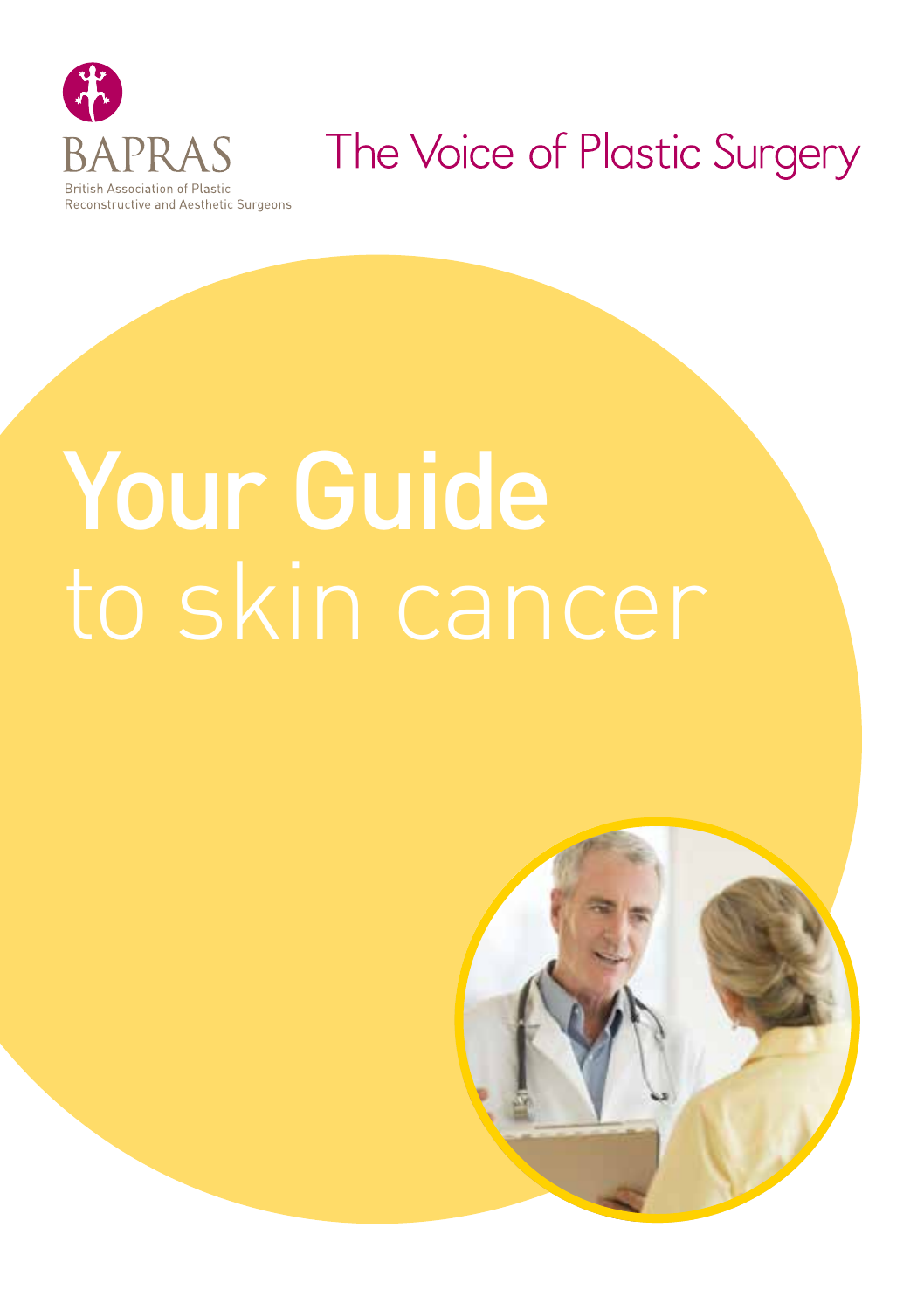### **Contents**

| Foreword                                       |    |
|------------------------------------------------|----|
| Introduction                                   | 02 |
| Skin anatomy and skin cancers                  | 03 |
| Types of skin cancer                           | 04 |
| Causes                                         | 05 |
| Basal cell carcinoma                           | በ7 |
| Squamous cell carcinoma                        | 09 |
| Malignant melanoma                             | 10 |
| Surgery and reconstruction for<br>skin cancers | 16 |
| Lymphnode surgery                              | 21 |
| Follow-up                                      | 22 |
|                                                |    |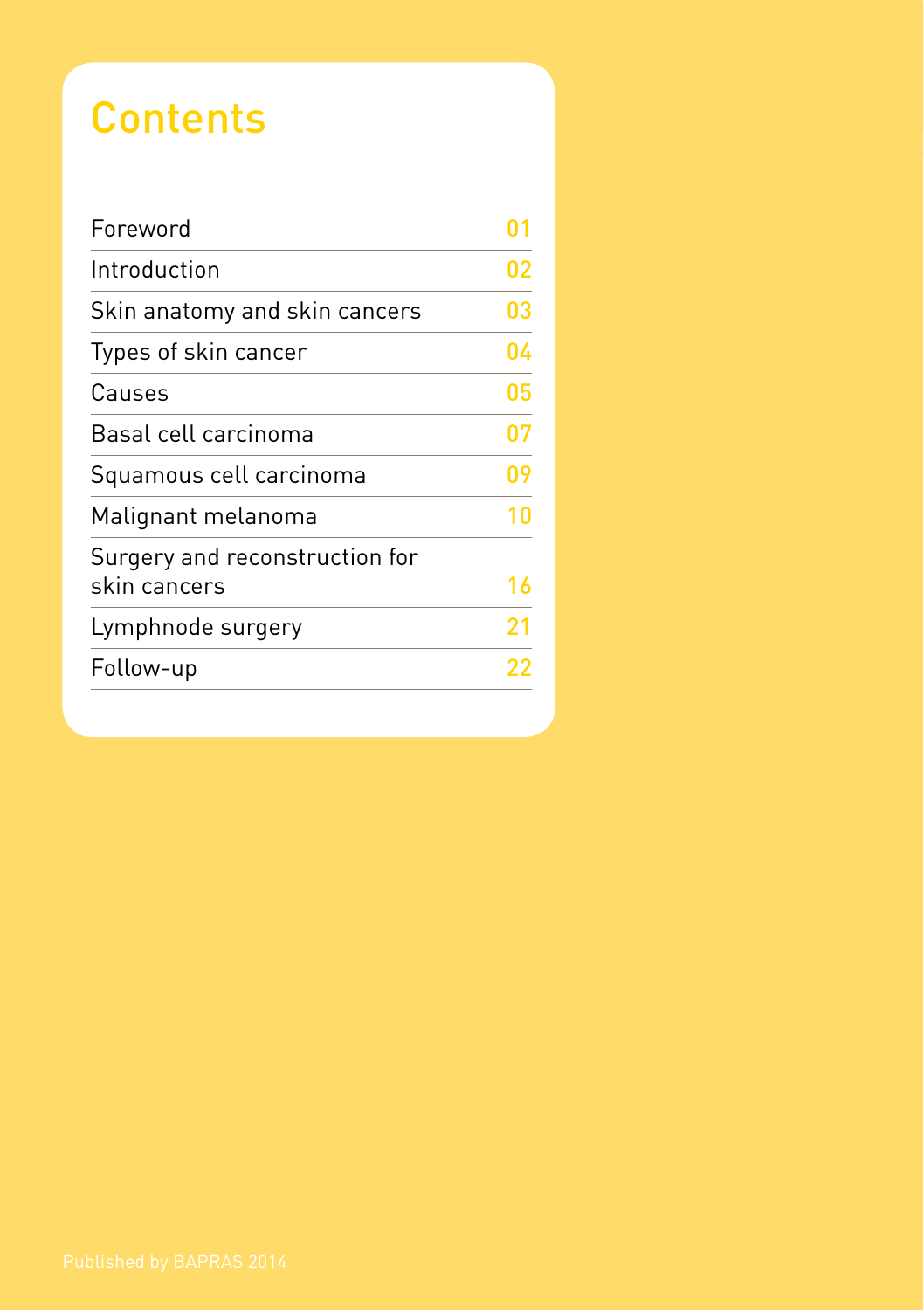### Foreword



The evidence suggests that 70% of those of us who are over 55 will develop some form of skin cancer. This BAPRAS booklet will help you understand what to look out for and, if you are given the diagnosis, it will help you understand the terms the team looking after you may use. Being given the diagnosis of having a skin cancer can be daunting and the information enclosed should help you understand the disease you have and the treatments that you are being recommended. BAPRAS Members are key members of Skin Cancer Multi-Disciplinary Teams and they will look after you to the best of their ability.

If, after reading the booklet, there is something you don't understand or if you have questions, no matter how small, please ask the team looking after you.

Nigel Mercer President, BAPRAS 2015–2016

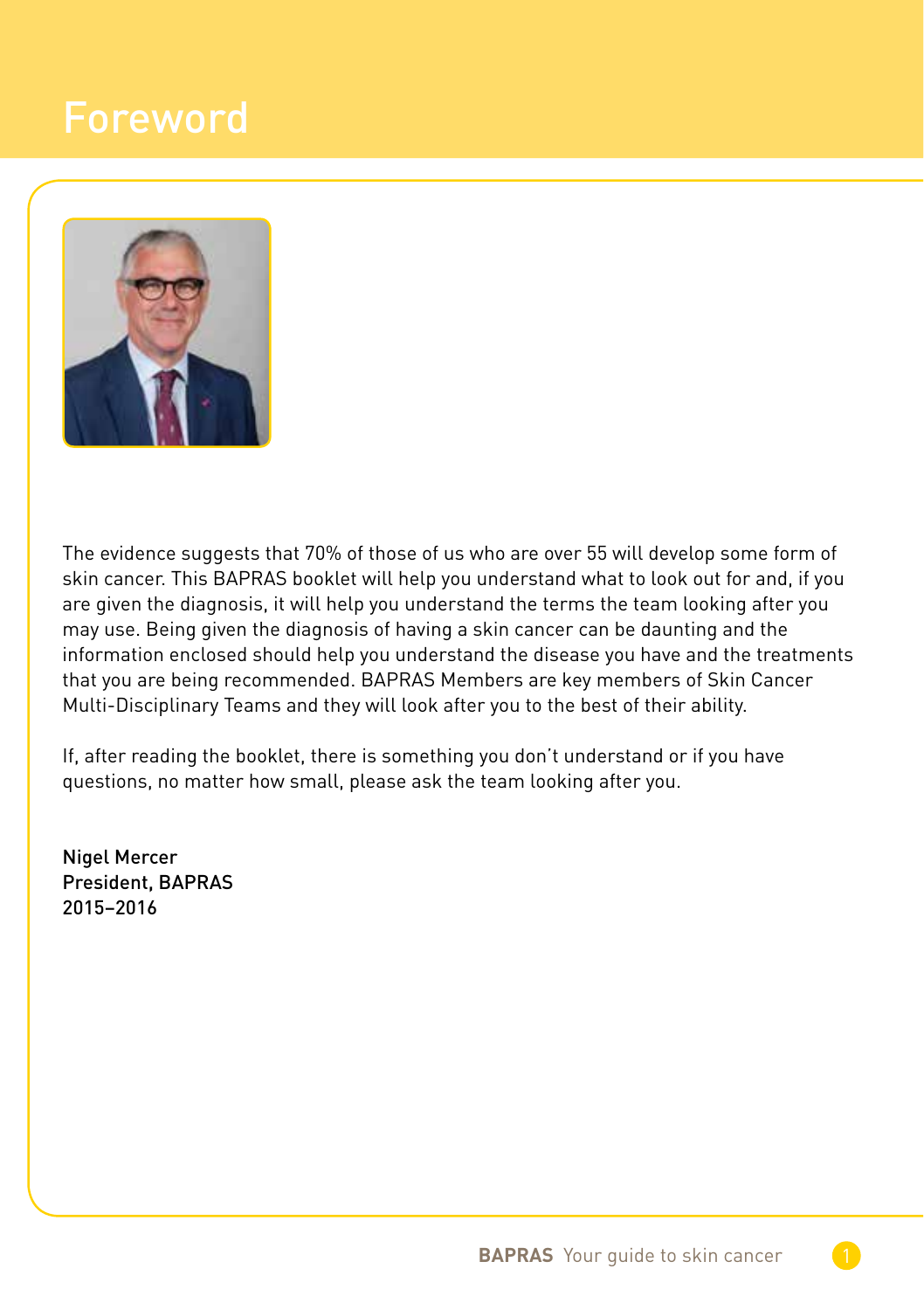### Introduction

### **Who is this guide for?**

This booklet is designed for patients and their families interested in understanding skin cancer treatment.

### **What is skin cancer?**

All cells in the body, including skin cells, repair and are replaced all the time to ensure the health of the tissue they form. When these processes go wrong in skin cells, their growth can become uncontrolled and a collection of abnormal cells (tumour) can develop in a part of the skin. This can range from an abnormal, but non-cancerous (benign) tumour through pre-cancerous sun damage, to skin cancer (malignant).

### **What causes skin cancer?**

The commonest cause of skin cancer is sun and sunbed damage to skin cells. Some skin types, which may run in families, can be more prone to skin cancer. Some chemicals and irritants are also linked with skin cancers.

### **What is the treatment for skin cancer?**

Skin cancer needs to be treated, as it does not 'heal' by itself. Frequently this involves confirming that the suspicious area is a skin cancer, often by taking a small (biopsy) sample to test, and subsequently taking it away surgically or treating by other means such as creams, lasers or radiotherapy where suitable.

### **How will this booklet help me?**

With more and more sources of information available through the internet and other media, knowing where to find straightforward, up to date information becomes increasingly difficult. We hope this guide solves that problem, helping you understand the different skin cancer types, what treatments are available, why some might be selected over others and what to expect from each. A list of links and contacts you might also find interesting is included at the end of this guide.

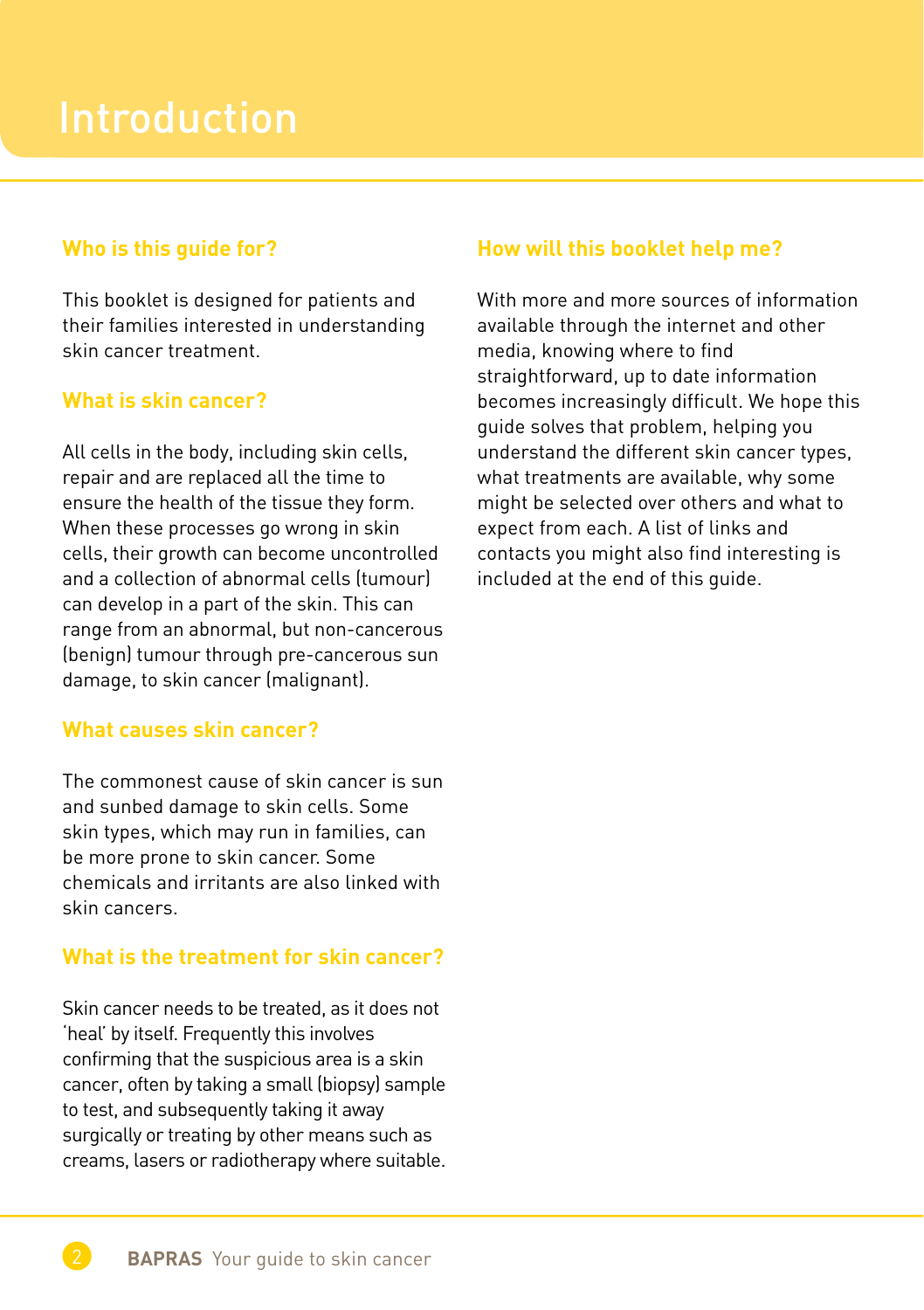The skin is the largest organ of the body and made up of three main layers:

- The **Epidermis** very thin upper layer, protects the deeper layers from sunlight, temperature changes and infections.
- The **Dermis** much thicker middle layer that contains hair follicles and nerves as well as many blood and lymph vessels embedded in a collagen-rich framework.
- The **Subcutis** deepest fat and collagen rich insulating layer that also contains abundant blood and lymph vessels.

Most skin cancers develop from cells found in the epidermis layer of the skin.

Keratinocytes are the main cells in this layer. Deep in the epidermis, closest to the dermis, these cells are plump and are

actively generating new skin cells. This is the layer of basal cells. As these cells age they move upwards towards the surface and thin, becoming the squamous cells. In amongst the basal cells are brown tan pigment (melanin) making melanocyte cells. Close by are other cells (Langerhans cells) that pick up and carry foreign material (eg bacteria or cancer cells) from the skin to the lymph nodes via the lymph vessels.

Lymph vessels from the skin drain into the local lymph nodes of the groin, armpits and neck. These vessels carry lymph fluid, representing one of the methods of fluid circulation in the body and a route for the immune system. It is also the route that skin cancer cells can use to spread around the body. The lymph nodes act as filters and catch these cells. They can then multiply in the node making it big enough for doctors to feel through the skin.

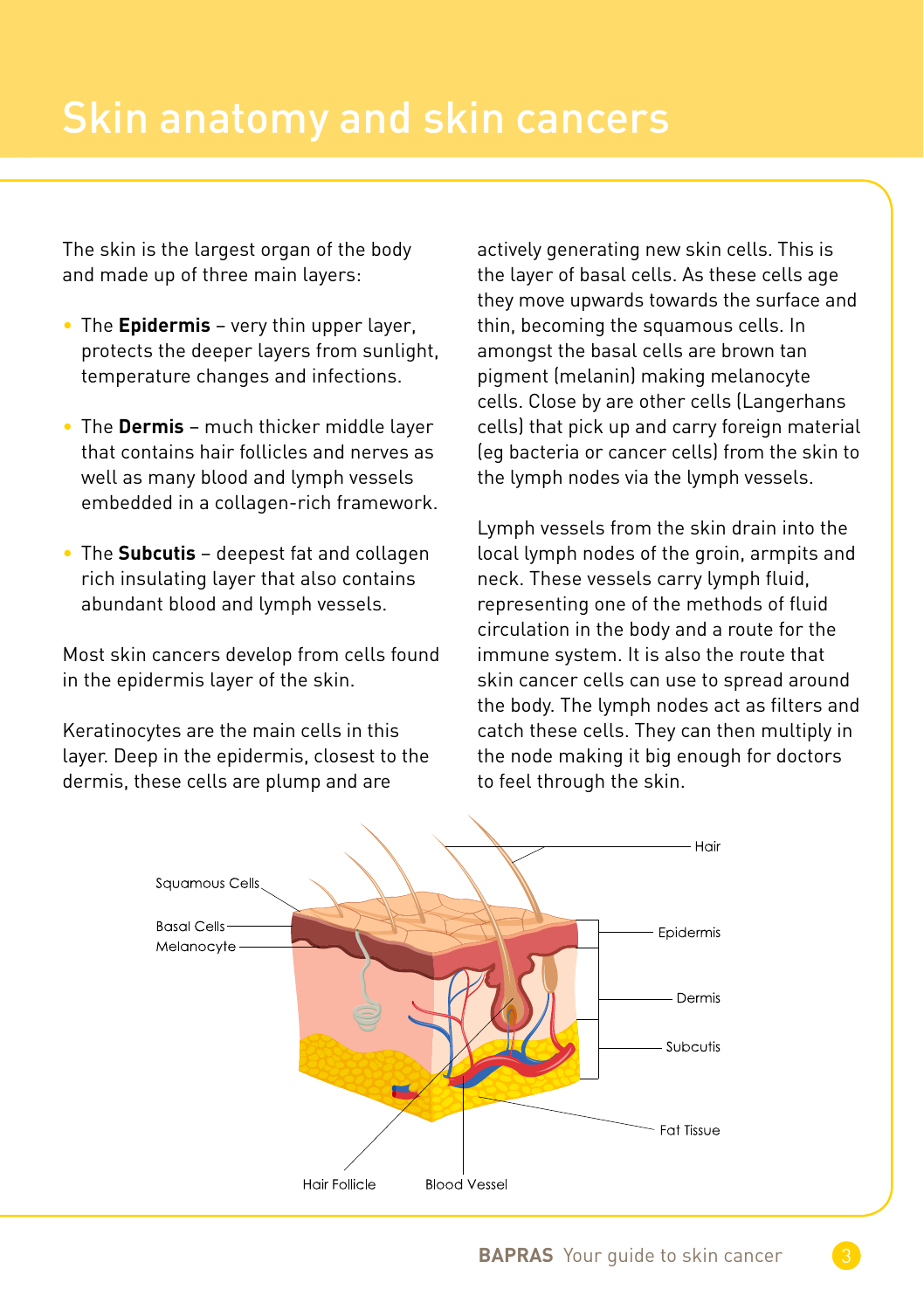Skin cancers are divided into two main groups – non melanoma skin cancers (NMSC) and melanoma.

### **Non-melanoma skin cancer**

- BCC (basal cell carcinoma) this is the commonest (80%) skin cancer, sometimes called a 'rodent ulcer'. They tend to be slow growing, just causing a local problem. It is extremely uncommon for them to spread to other parts of the body (metastasis).
- SCC (squamous cell carcinomal this is the second most common skin cancer type. They can often appear warty and crusted. These can metastasise elsewhere and must be treated early.
- Other rare skin cancers there are 22 recognised rare skin cancer types which combined make up about 500 cases a year (compared with over 13,000 melanoma cases per year and 130,000 NMSC cases per year). No further mention will be made of these tumours in this booklet.

### **Melanoma**

• Melanoma is less common than basal cell carcinoma or squamous cell carcinoma but can be far more serious. More than 95% are shades of brown (melanin skin pigment) and develop in previously 'normal' moles that change (30%) or begin as completely new moles (70%). Catching these early is vital.

**If you have a growth on the skin that regularly forms a crust or bleeds and does not heal over a 6–8 week period, you should have it checked by your doctor.** 

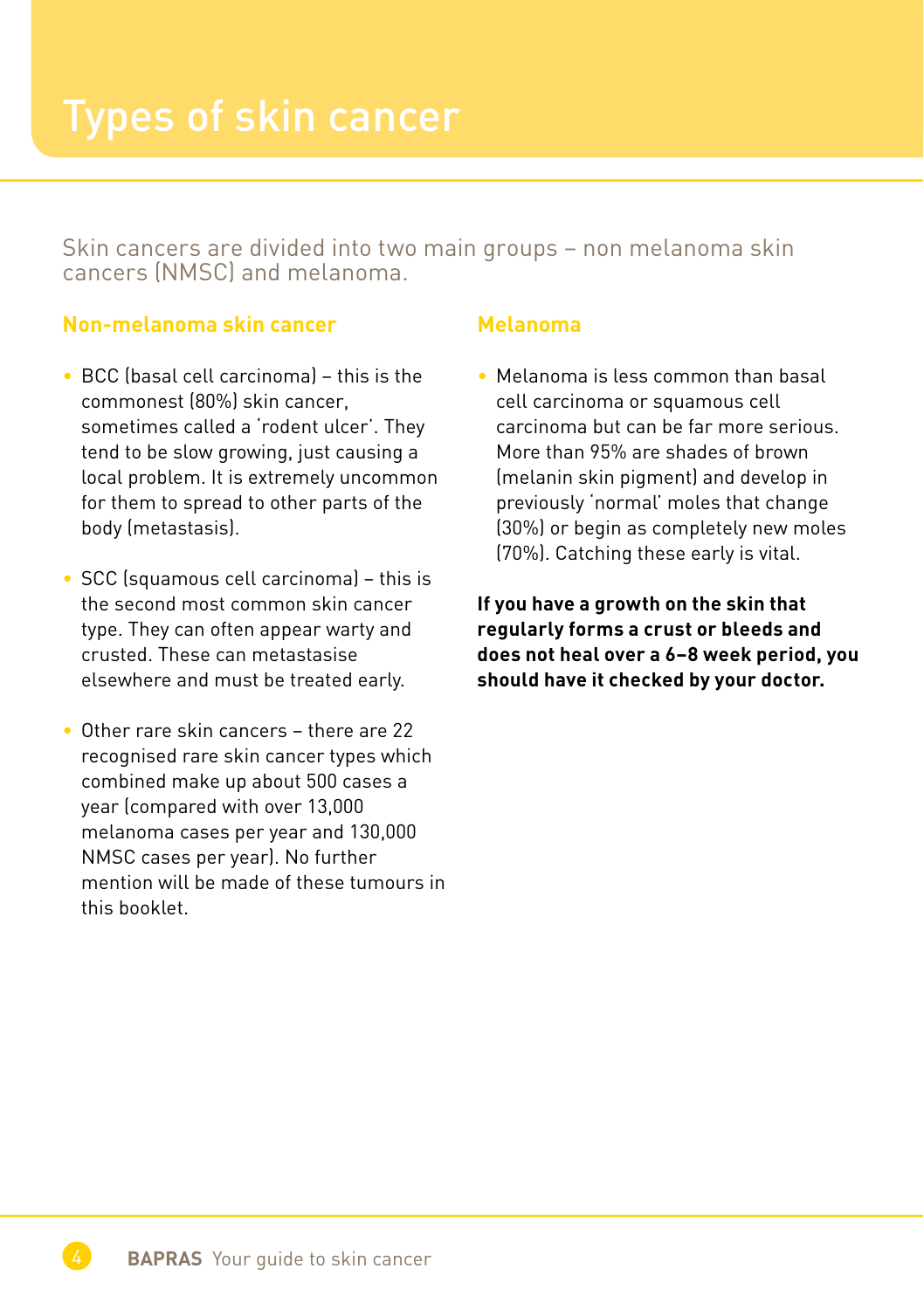### **Environmental risks**

The major risk is from ultraviolet (UV) radiation/light from the sun and sunbeds. The UV damages the genetic material in skin cells (DNA) leading to abnormal cell growth. These abnormalities can increase over time meaning that sun damage as a child or in early adulthood becomes apparent in later life. This is especially true for people with paler skin which, when exposed, tends to go red rather than tan. Non-melanoma skin cancer also seems to be associated with overall sun exposure through life, eg outdoor work, sports and hobbies. Darker skinned people have lower skin cancer rates because the pigment in their skin, (melanin) protects the cells from UV to some extent, but they do still sometimes get skin cancers.

Certain skin cancers, particularly squamous cell carcinoma, can be caused by long term irritation from sources other than sunshine such as chemicals or oils, long-standing ulcers, burn and scar tissue, and radiotherapy sites.

The effectiveness of the body's own defence system can be reduced (immunosuppression) by some drugs, such as those taken after transplant surgery, or by other illnesses. This can increase the risk of developing a skin cancer. The importance of taking immunosuppressants far outweighs the potential risk of skin cancer, but transplant patients should see

a skin specialist every year for a skin check.

Having had one skin cancer identifies a person as being more at risk of developing another later in life.

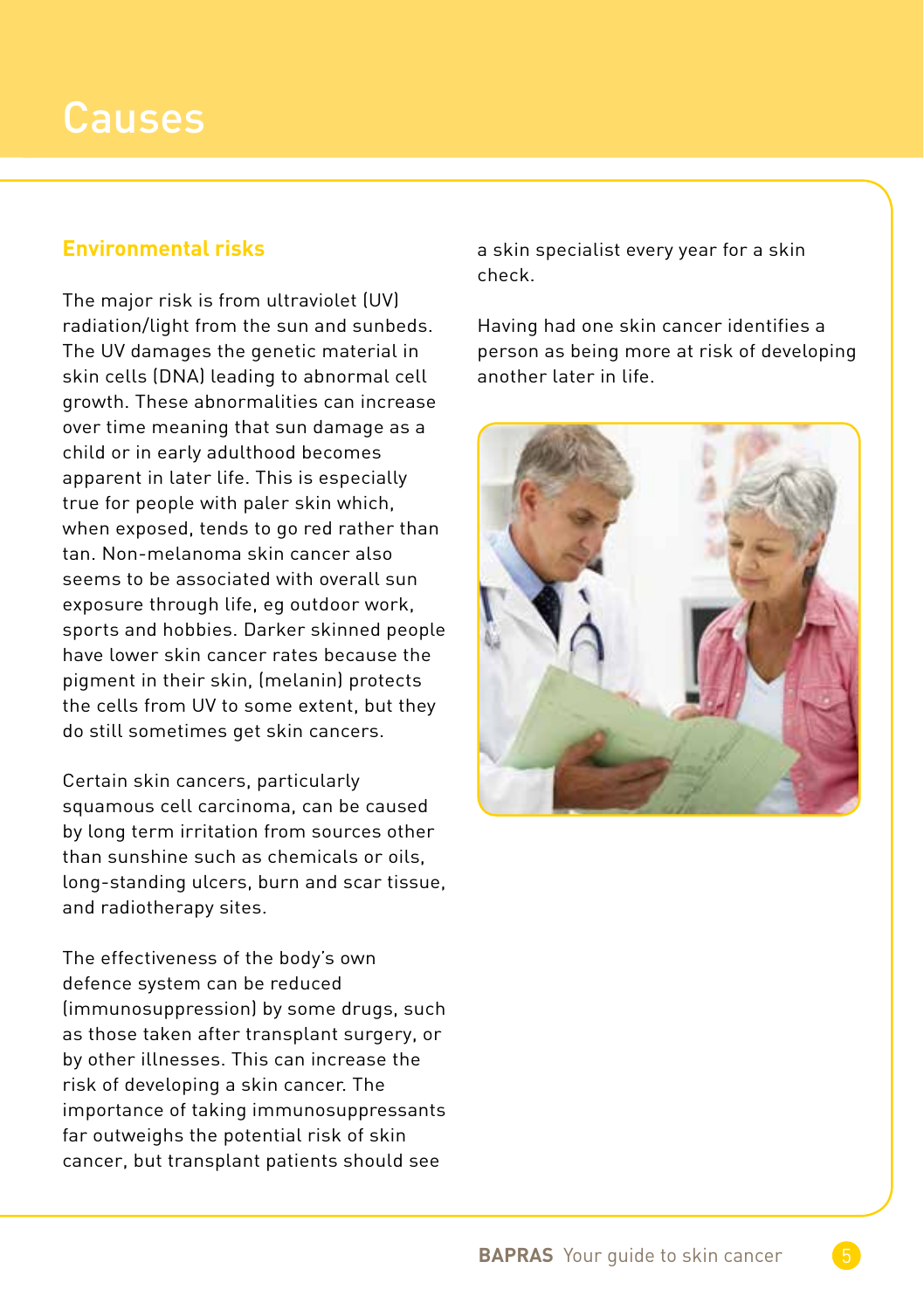### **Genetic risks**

Most non-melanoma skin cancer does not run in families. In some very rare cases melanoma may have a genetic family link. However, any familial risk of developing a skin cancer may be related to sharing the same skin type (pale, freckly or having lots of moles) or having had similar sun exposure (lived abroad, holidays).

#### *Melanoma*

Some families have skin types with very many moles with different colour, shape and size. Most of these will not turn into skin cancers but people with this sort of skin type are at an increased risk especially where they have more than 50 moles and a close family member has had melanoma. This is known as FAMMM (familial atypical multiple mole melanoma syndrome).

### *Non-melanoma skin cancers (NMSC)*

There are some very rare inherited conditions that increase the risk of NMSCs.

#### Xeroderma Pigmentosum (XP)

This condition causes problems in skin cell DNA repair after damage so that UV exposed skin becomes more prone to NMSC.

#### Gorlin syndrome

This inherited condition, present from birth, increases the risk of BCC so they occur in greater numbers and at an earlier age than would otherwise be the case.



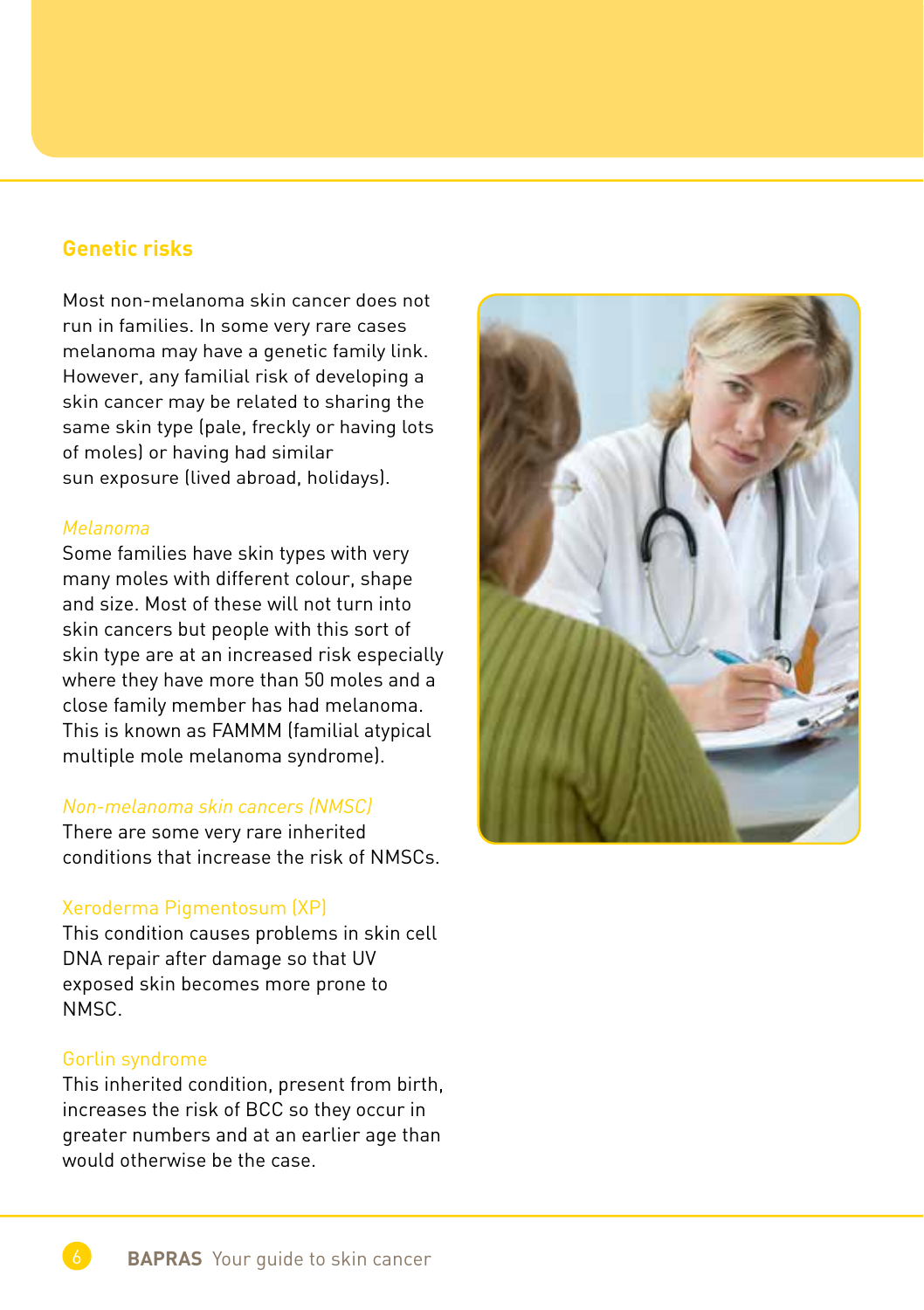### **Treatment**

These superficial skin cancers can be treated in a number of different ways, and your doctor will advise you on the most suitable treatment. Surgical removal enables the lesion to be assessed by a pathologist to see if it has been adequately treated. Other treatments may require a sample (biopsy) to confirm the type of skin cancer before starting treatment.

### **Surgery**

Your surgeon will most often do this under a local anaesthetic (stay awake) as a daycase procedure. The aim of surgery is to completely remove the affected area with a margin of safety. Once removed, the wound will often be simply stitched together, but sometimes a skin graft or skin flap is needed to mend the wound. (See Surgery and Reconstruction section).

### **Mohs surgery**

There are times when it is very difficult for your surgeon to see the edge of the affected area to reliably remove it first time. Mohs Surgery allows the surgeon to check the edges of the tissue down a microscope in the next room whilst you remain in the day surgery unit and take a further sample if abnormal cells are still present in your skin. This process can be repeated until all tumour cells are removed. The wound can be closed at the same time, or commonly the following day.

### **Curettage**

With very early sun damage your doctor can scrape away the damaged cells in the top layers of the skin (curettage) and leave things to heal naturally with a simple dressing.

### **Topical therapy**

Your doctors may suggest you use an ointment (Efudix or Aldara) to treat areas of sun damage or basal cell carcinoma, particularly superficial BCC. These ointments are designed to make the affected area inflamed (hot and red) so that your body's own defence cells (immune system) can enter and destroy any abnormal tumour cells. Treatment is normally applied for 3–6 weeks and can take up to 12 weeks to fully settle down. Your doctor will then check if this has been successful.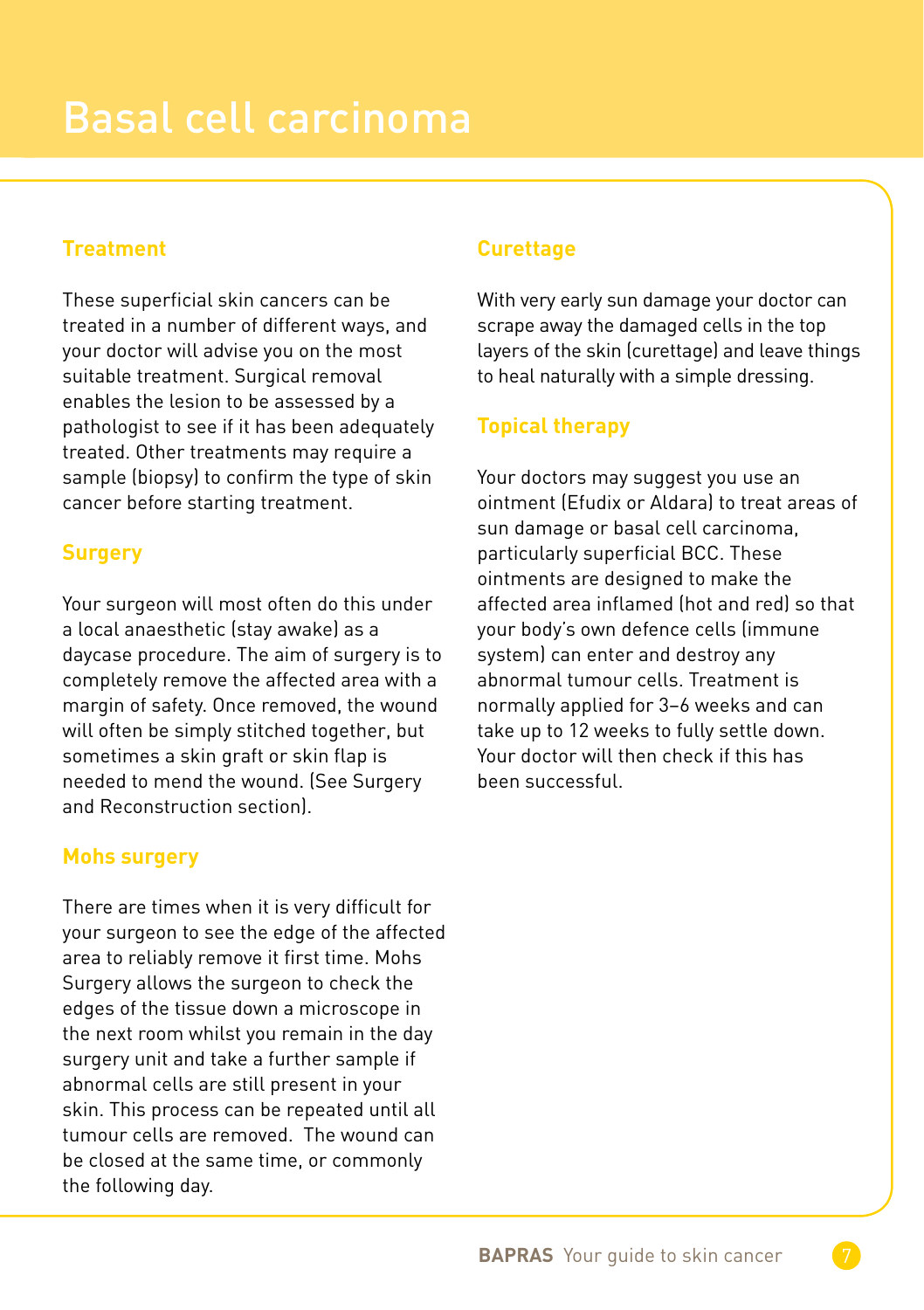### Basal cell carcinoma

### **Photodynamic therapy**

Occasionally your doctor will recommend a combination of ointment to the affected area before you sit beneath a specially designed light that activates the treatment to destroy abnormal cells in the skin. The treatment is carried out as a single outpatient visit and can take a number of weeks to settle down. Your doctor will assess its effects and can repeat it if necessary.

### **Radiotherapy**

Some patients are not suitable for surgery because they have numerous medical problems, or have a large area of tumour that cannot be easily removed and rebuilt (reconstructed). Also, radiotherapy can be used after surgery to 'mop up' any remaining tiny tumour cells around the treated area. This involves a number of visits to your local radiotherapy unit often over a short period of time. Radiotherapy does not result in scars in the short term but can lead to scarring and tissue damage in the future.

### **Chemotherapy**

In some special circumstances patients are offered a new chemotherapy medicine (vismodegib) to treat advanced basal cell carcinomas. This treatment is usually only used for very aggressive disease that cannot be treated by an operation.



BCC on the upper lip



BCC on the cheek

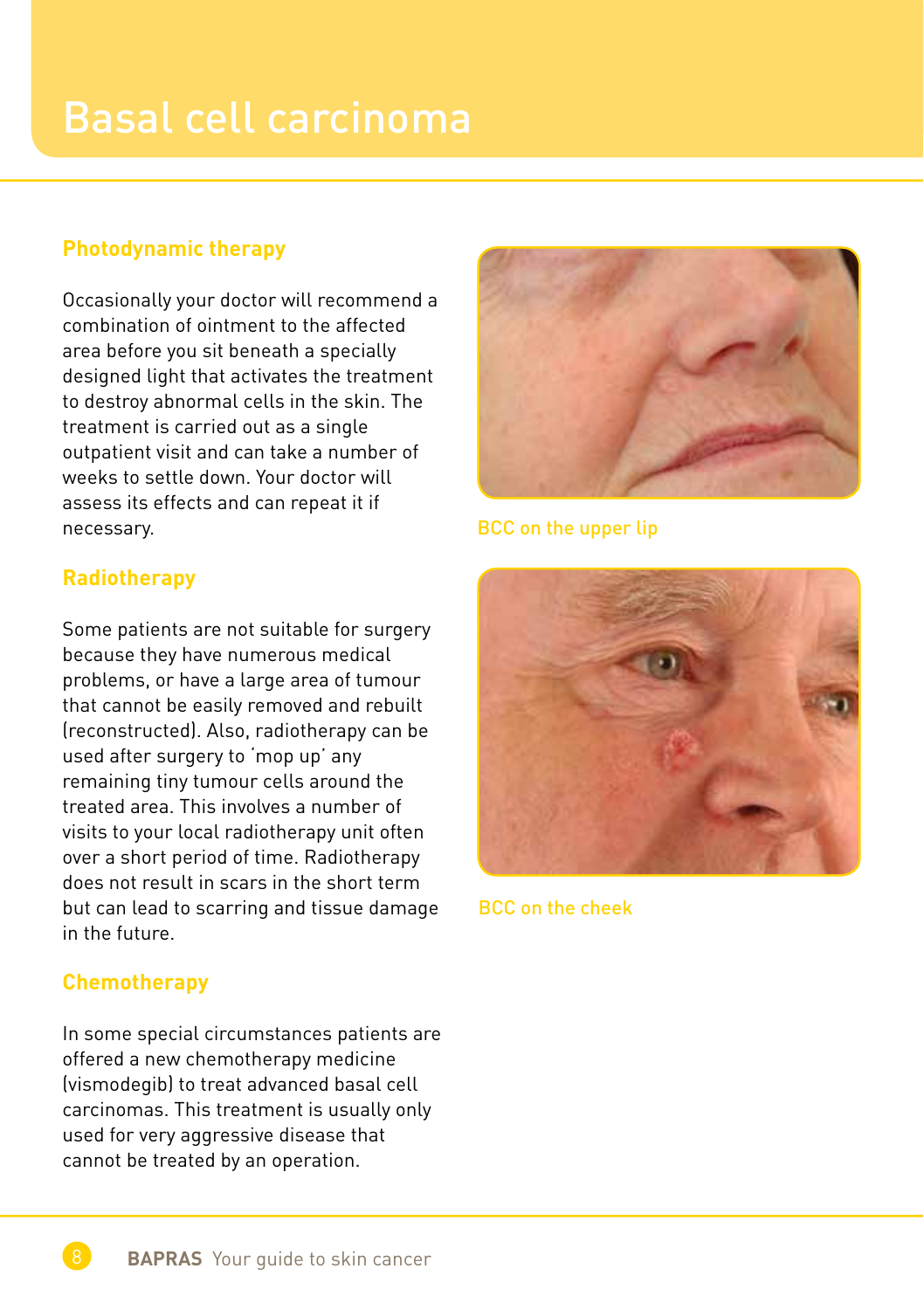### **Treatment**

Surgery is the most common treatment for SCC and is used for removing the main lump (the tumour) on the skin. Surgeons will remove the lesion and then suture the wound, or if needed use a skin graft or skin flap (see Surgery and Reconstruction section).

Surgery is also sometimes needed if cancer cells have broken away from the original tumour and travelled to the lymph glands. In this case, your surgeons will remove all of the lymph glands in an affected area (lymphadenectomy). The main areas are in the neck, under the arms and the groin. This is a bigger operation and patients often stay in hospital for a number of days following surgery to recover. Tubes, called drains, are used to remove excess fluid from the surgical area afterwards and often need to stay in place for a few weeks until the fluid discharge settles. Some patients can go home with their drain if they have been taught how to look after these. This arrangement will be dependent on what service is available locally.

### **Radiotherapy**

Radiotherapy can be used after surgery to treat any remaining tiny tumour cells around the surgical area. This involves a number of visits to your local radiotherapy unit often over a short period of time. Radiotherapy does not leave any scars, but can cause some inflammation.

### **Chemotherapy**

Tumour cells can move beyond the lymph glands, into parts of the body that are difficult to reach surgically, or to multiple areas such that medicine to treat the whole body is needed in the form of chemotherapy. Occasionally this can be used to shrink tumours before surgery, or to reduce the risk of it coming back following surgery.

### **Topical therapies**

Your doctors may suggest you use an ointment (Efudix or Aldara) to treat areas of superficial squamous cell carcinoma (Bowen's disease). These ointments are designed to make the affected area inflamed (hot and red) so that the bodies own defence cells (immune system) can enter and destroy any abnormal tumour cells. Treatment is normally applied for 3–6 weeks and can take up to 12 weeks to fully settle down. Your doctor will then check if it has been successful.



SCC above the eye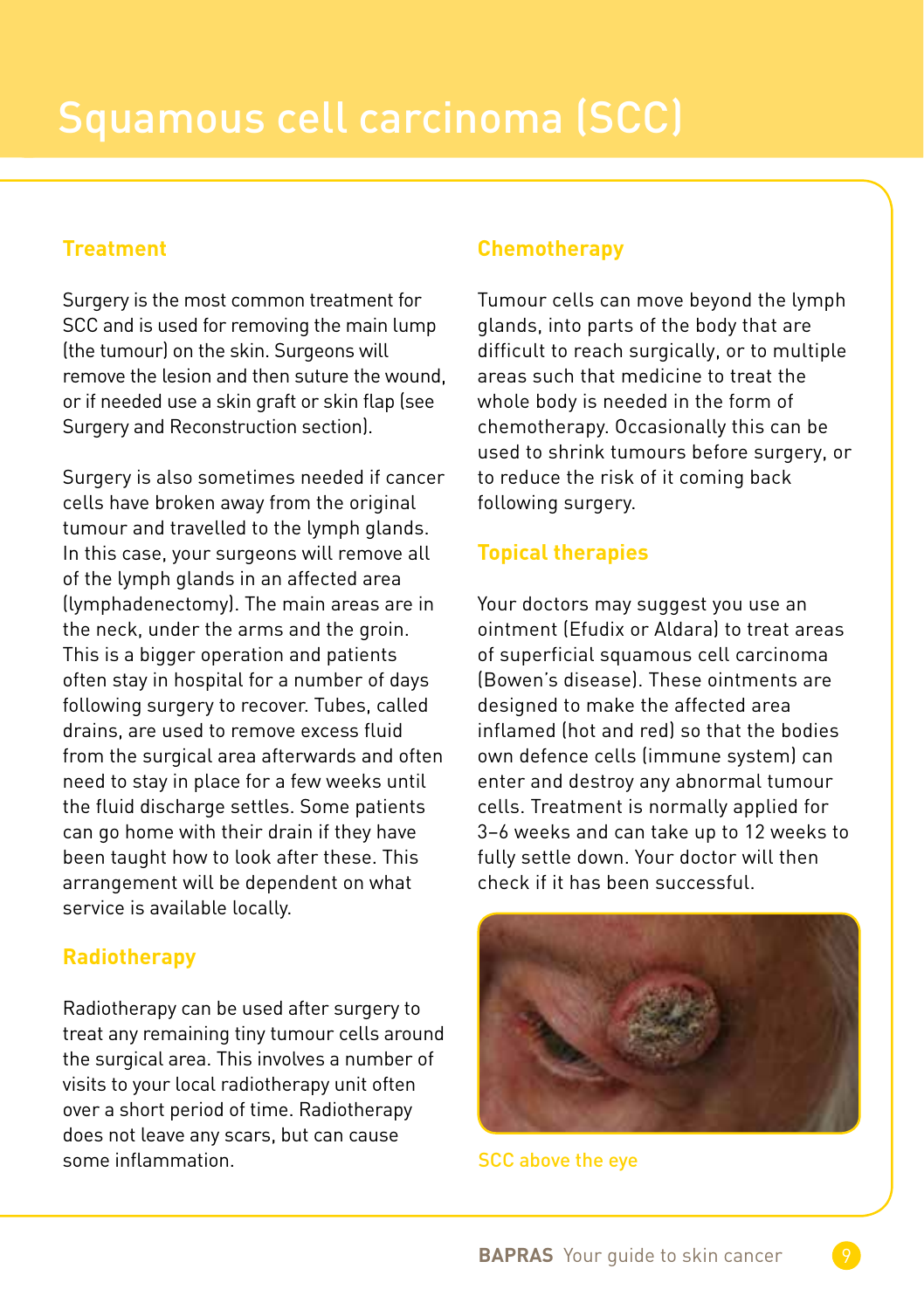### Malignant melanoma

### **Signs and symptoms**

If a melanoma develops, patients usually notice a new brown or black lesion on their skin, or changes occur within an existing mole. About 70% of melanomas start from new, whilst 30% come from an existing mole. Although most are pigmented (brown) some 5% stay pink (called amelanotic melanomas). Melanomas can start anywhere on the skin but are most common on sun exposed areas. Men have a higher chance of developing melanoma on the head, neck and trunk whereas women have a higher risk on the legs. Other sites melanoma can occur include the soles of the feet, in between toes or fingers, and under the nails. Rare sites include areas that have not been exposed to the sun such as within the mouth, the eye, around the anus and vagina.

### **The ABCDE check**

Diagnosing melanoma can be difficult even for your doctor. The ABCDE system helps to identify changes that would make you suspicious that a melanoma could be developing.

| $\Delta$ | Asymmetry     | One half does not match<br>the other           |
|----------|---------------|------------------------------------------------|
| B        | <b>Border</b> | Irregular, crusted or notched                  |
| C        | Colour        | A change in colour, darker,<br>lighter, varied |
|          | Diameter      | 6 mm or more, but can be<br>smaller            |
| F        | Evolving      | Changes in the mole over time                  |



If any of these signs are present, or you have other concerns, it is best to seek the advice from your GP or dermatologist. *Skin lesions that are changing need to be checked*

### **Abnormal nails**

Brown colouration that occurs under a nail or at the base of a nail may represent a subungual melanoma. These melanomas are often picked up later because people mistakenly think that they have inadvertently trapped a finger or stubbed a toe, and it is only when things do not improve that they visit the doctor. Typically there is a colour change or pigmentation at the base of the nail or nail fold, with coloured streaking down the length of the nail. Sometimes the nail itself may become thickened and irregular ridged surface and even ulcerate.

*A bruise on, or under a nail that is NOT growing out along with the nail needs to be investigated*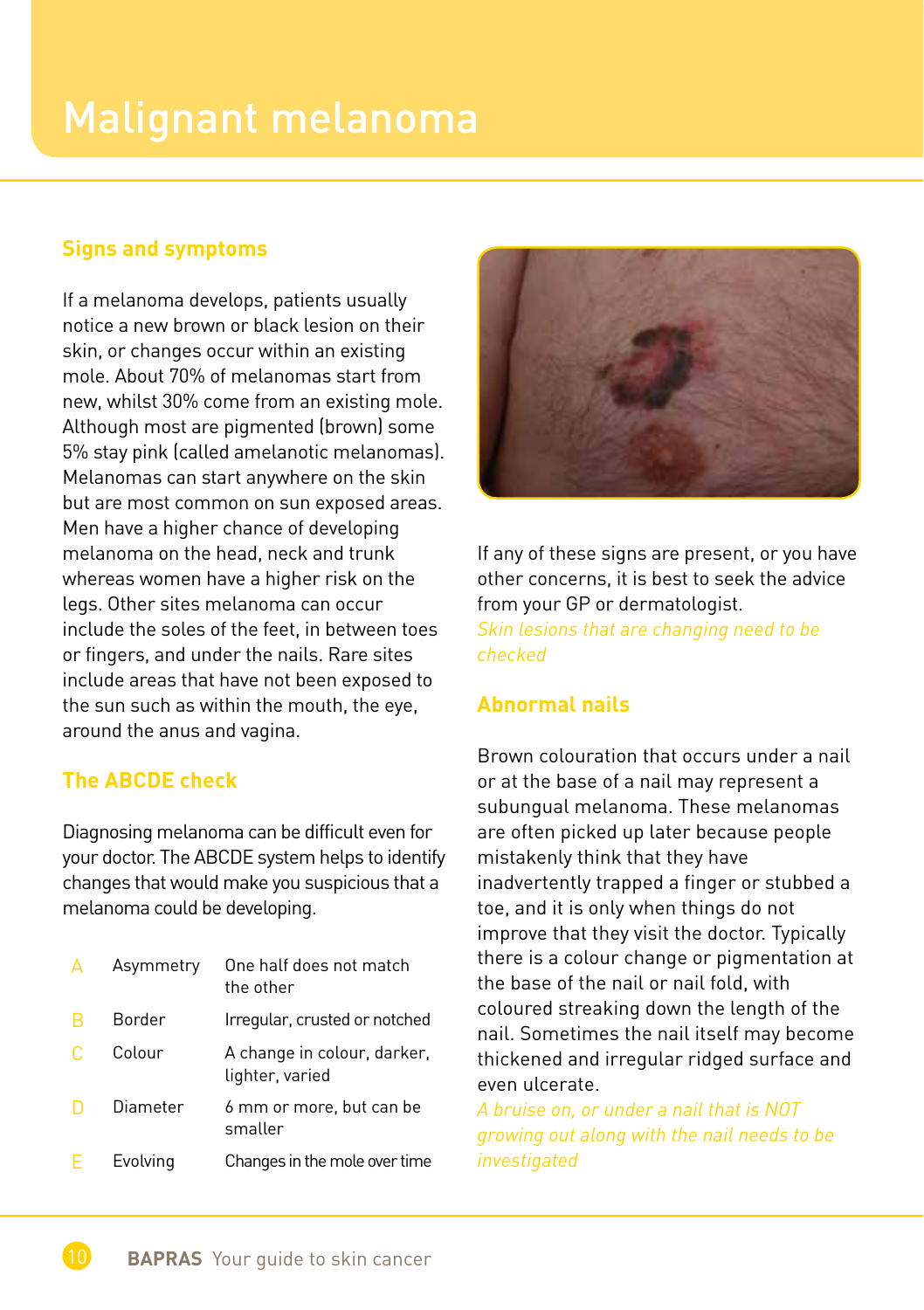### **Diagnosis**

If you are concerned about a mole, either one that is new or has changed, you should visit your GP. If your doctor is concerned they will refer you to a skin cancer specialist urgently (within two weeks). The diagnosis of a melanoma is made by removing the abnormal mole (excision biopsy), which is easily done under a local anaesthetic.

### **Excision biopsy**

The excision biopsy will consist of removal of the mole with a rim of normal skin (2mm around the mole) to ensure it has been completely removed. This will be sent off for testing. Your consultant will explain the results and, if the mole was a melanoma, what further surgery is needed. This surgery will involve a wider excision of skin, from where your melanoma was, to try and ensure there are no roots left behind. In addition a further procedure, known as a sentinel node biopsy, may be recommended at the same time as your wider excision to see if the melanoma has spread.

### **Staging**

Staging is an overall assessment of the patient with melanoma and is based on an internationally agreed classification. It describes the size of the melanoma and whether it has spread to other parts of the body. This assessment will help guide your doctor to offer the best treatment. Thinner

melanomas generally behave more favourably than thicker melanomas, which is why it is important to seek advice as soon as possible. Remember, that even though staging is a statistical analysis of the available data, your melanoma is unique.

Staging and treatment is generally carried out at your regional skin cancer centre. Here your plastic surgeon or other consultant with an interest in skin cancer surgery will be able to discuss in detail what the options are for treating your skin and cancer and then reconstruction of the area.

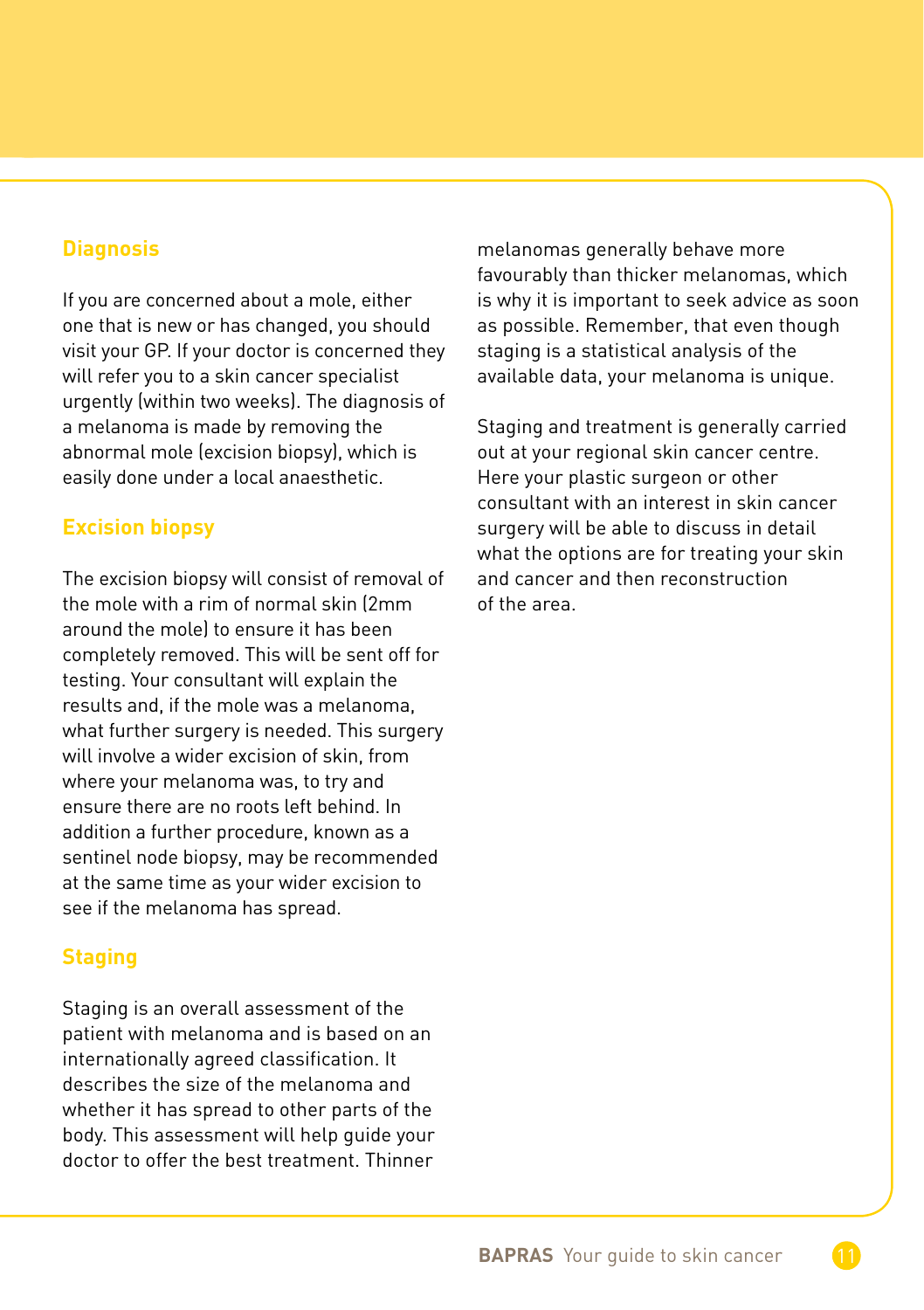### Malignant melanoma

| <b>Stage</b> |                                                                                                                                                                    | <b>Explanation</b>                                                                                                                                                                                                                                                                      |
|--------------|--------------------------------------------------------------------------------------------------------------------------------------------------------------------|-----------------------------------------------------------------------------------------------------------------------------------------------------------------------------------------------------------------------------------------------------------------------------------------|
| $\Omega$     | Melanoma in situ                                                                                                                                                   | This means that the melanoma cells have not<br>invaded into the deeper tissues of the skin (the<br>dermis) and is confined in the outer most layer of<br>the skin (the epidermis)                                                                                                       |
| 1A           | Melanoma is less than 1mm thick, not<br>ulcerated (the surface of the skin is<br>intact) and no signs of actively dividing<br><i><u><b>Imitoses</b></u></i>        | The uppermost layer of the skin has been<br>replaced with melanoma cells and no signs of<br>further spread, such as to the lymph nodes or<br>other parts of the body                                                                                                                    |
| 1B           | Melanoma is less than 1mm thick but has<br>ulceration (the surface of the skin is<br>broken) or mitoses; Melanoma is 1-2 mm<br>thick without ulceration or mitoses | The uppermost layer of the skin has been<br>replaced with melanoma cells and no signs of<br>further spread, such as to the lymph nodes or<br>other parts of the body                                                                                                                    |
| 2A           | Melanoma is 1-2 mm thick and has<br>ulceration: Melanoma is 2-4 mm thick<br>without ulceration                                                                     | The melanoma is only into the skin and no signs<br>of further spread, such as to the lymph nodes or<br>other parts of the body                                                                                                                                                          |
| 2B           | Melanoma is 2-4 mm thick without<br>ulceration: Melanoma is 4mm thick or<br>more but without ulceration                                                            | The melanoma is only into the skin and no signs<br>of further spread, such as to the lymph nodes or<br>other parts of the body                                                                                                                                                          |
| 2C           | Melanoma is 4mm thick or more, with<br>ulceration                                                                                                                  | The melanoma is only into the skin and no signs<br>of further spread, such as to the lymph nodes or<br>other parts of the body                                                                                                                                                          |
| 3A           | Melanoma is not ulcerated but has<br>spread to the local lymph nodes (up to<br>three nodes)                                                                        | Melanoma cells are seen in a lymph node using a<br>microscope (microscopic deposit), but they have<br>not increased sufficiently in number for the lymph<br>node to be felt through the skin (macroscopic<br>deposit). There is no evidence it has spread to<br>other parts of the body |

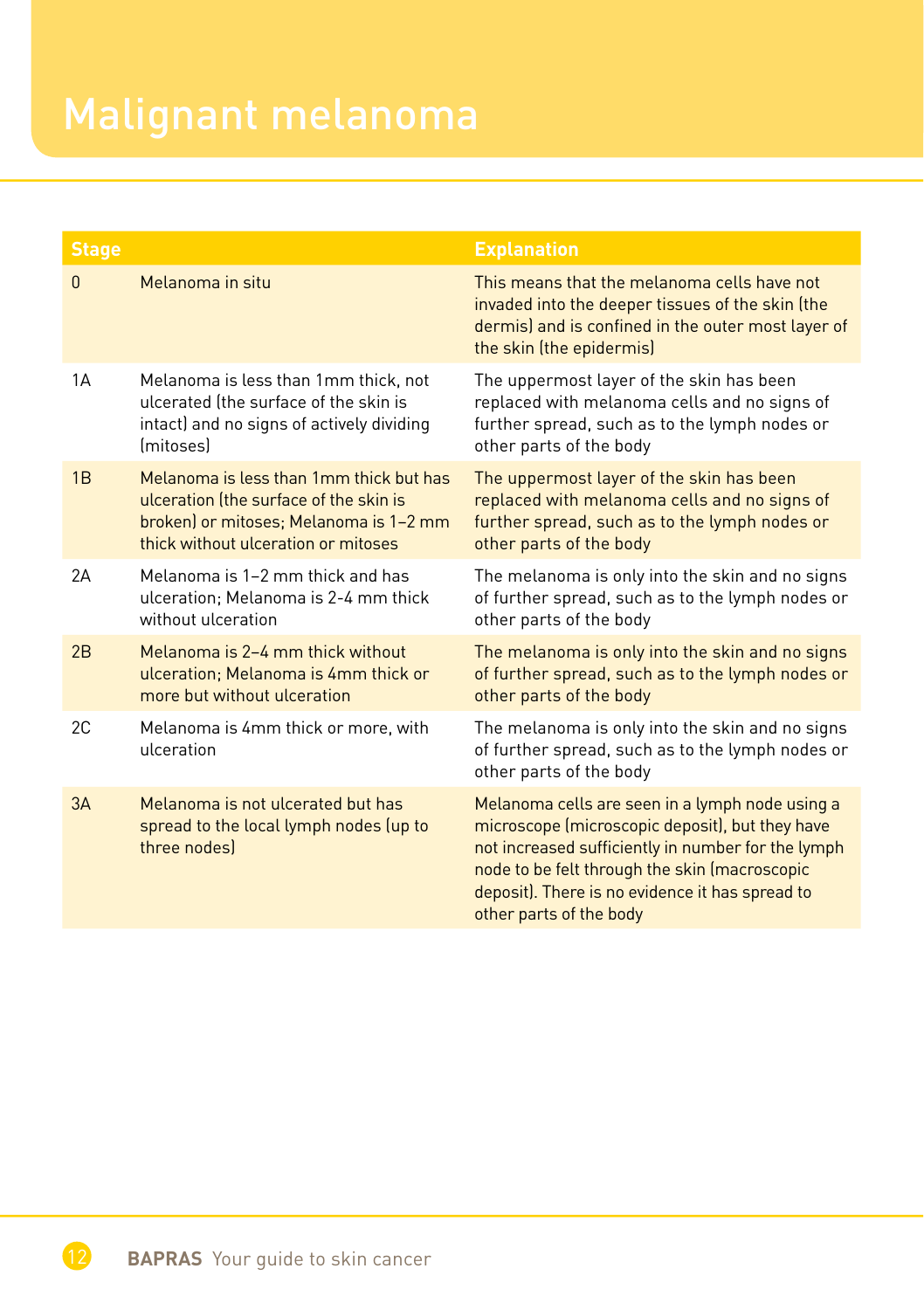| <b>Stage</b> |                                                                                                                                                                                                                                                                                                                                                                                                                                 | <b>Explanation</b>                                                                                                                                                                                                                                                                                                                                                                                                                                                                                                                                                                                                |
|--------------|---------------------------------------------------------------------------------------------------------------------------------------------------------------------------------------------------------------------------------------------------------------------------------------------------------------------------------------------------------------------------------------------------------------------------------|-------------------------------------------------------------------------------------------------------------------------------------------------------------------------------------------------------------------------------------------------------------------------------------------------------------------------------------------------------------------------------------------------------------------------------------------------------------------------------------------------------------------------------------------------------------------------------------------------------------------|
| 3B           | Melanoma is ulcerated and microscopic<br>deposits of melanoma have been found in<br>no more than three lymph nodes; or<br>Melanoma is not ulcerated and<br>macroscopic deposits of melanoma have<br>been found in no more than three lymph<br>nodes; or<br>Melanoma is not ulcerated and has not<br>been found in the lymph nodes.<br>Melanoma deposits have been found<br>within the tissues in transit to the lymph<br>nodes. | Cells have spread from the primary site of the<br>melanoma to the local lymph nodes but only<br>microscopically, as would only be determined by<br>SLNB as the nodes would not be palpable to touch.<br>There is no evidence it has spread to other parts of<br>the body.<br>Cells have spread from the primary site of the<br>melanoma to the local lymph nodes and are now<br>palpable. There is no evidence it has spread to other<br>parts of the body.<br>Cells have spread from the primary site of the<br>melanoma along the lymphatic channels but have<br>not reached the local lymph nodes. There is no |
|              |                                                                                                                                                                                                                                                                                                                                                                                                                                 | evidence it has spread to other parts of the body.                                                                                                                                                                                                                                                                                                                                                                                                                                                                                                                                                                |
| 3C           | Melanoma is ulcerated and macroscopic<br>deposits of melanoma have been found in<br>the lymph nodes; or<br>Melanoma is not ulcerated and                                                                                                                                                                                                                                                                                        | Cells have spread to the local lymph nodes and<br>are also in the lymphatics (in transits). There is<br>no evidence it has spread to other parts of the<br>body.                                                                                                                                                                                                                                                                                                                                                                                                                                                  |
|              | macroscopic deposits have been found in<br>at least four lymph nodes; or<br>Melanoma has been found as in transit<br>disease and in the lymph nodes.                                                                                                                                                                                                                                                                            | In addition to being ulcerated at the primary site,<br>cells have spread to the local lymph nodes and are<br>now palpable. There is no evidence it has spread to<br>other parts of the body.                                                                                                                                                                                                                                                                                                                                                                                                                      |
|              |                                                                                                                                                                                                                                                                                                                                                                                                                                 | Cells have spread to the local lymph nodes which<br>are now palpable and matted together. There is<br>no evidence it has spread to other parts of the<br>body.                                                                                                                                                                                                                                                                                                                                                                                                                                                    |
| 4            | Melanoma has spread to other parts of<br>the body                                                                                                                                                                                                                                                                                                                                                                               | There is evidence that the melanoma has spread<br>from the primary site and gone beyond the local<br>lymph node; these sites can occur in the skin well<br>away from the primary melanoma, the liver, the<br>lungs, and the brain. These latter sites can be<br>picked up by radiological investigations such as<br>CT scans, MRI and PET scans.                                                                                                                                                                                                                                                                  |

13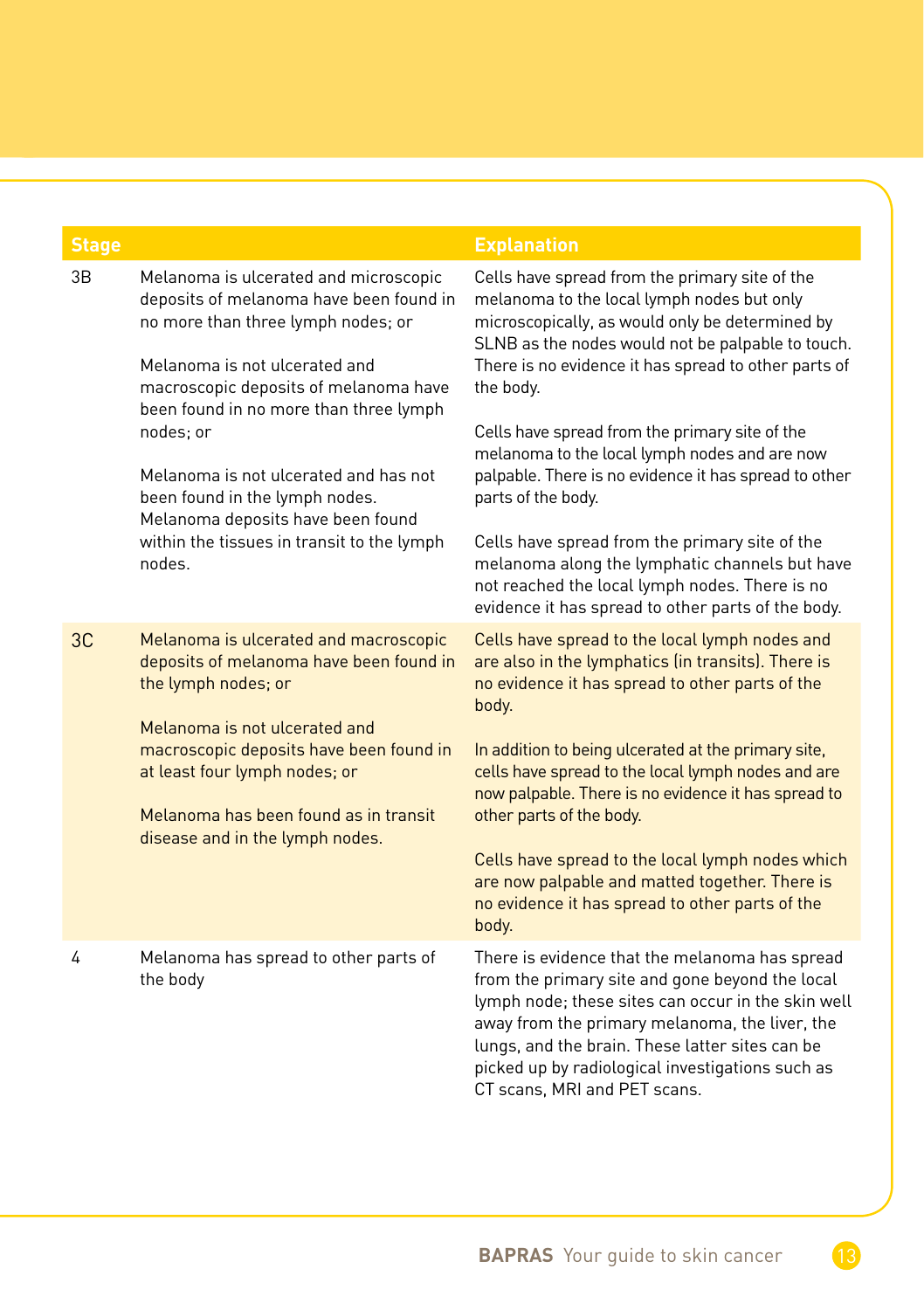### **X-rays, CT scans and blood tests**

Once melanoma has been diagnosed, your specialist will guide you about whether any scans or blood tests are needed. Historically, chest x-rays have been used to assess whether disease has spread but we now use CT scans as they are more detailed. A CT scan is usually requested if there is a risk that melanoma may have spread to other parts of the body.

An additional test that may be requested is a blood test to examine the function of the liver. Patients needing a general anaesthetic for surgery may have blood tests and x-rays as part of checking their overall health and fitness.

### **Sentinel lymph node biopsy (SLNB)**

Your doctor may offer this additional procedure to see if melanoma cells have travelled to the lymph nodes in the armpits, neck or groin region. Sentinel lymph node biopsy allows your doctor to locate the nearest lymph node to your melanoma and 'map' this with radioactive dye (in the x-ray department) before you come to the operating theatre. When your plastic surgeon completes the wider excision of the melanoma scar, this lymph node or nodes are also removed through a small scar and sent away for careful examination to look for tumour cells. It takes three or four weeks to complete this work whilst you recover from surgery.

Around 20% of patients will have a few melanoma cells in the sentinel node that has been removed. Currently it is recommended for these patients that the remaining lymph nodes at the same site are removed in case they too have microscopic deposits.

We are not yet certain whether this test and subsequent surgery to remove the remaining lymph nodes, if the SLNB is positive, extends a person's overall life expectancy. However, it gives the best information about the risks of your melanoma causing further problems

### **Treatment**

Surgery is the main treatment to reduce the risk of melanoma coming back in the scar and surrounding area. The amount of skin your doctor removes will depend on the thickness of the melanoma (Breslow thickness) – the thicker the melanoma, the greater the amount of skin removed.



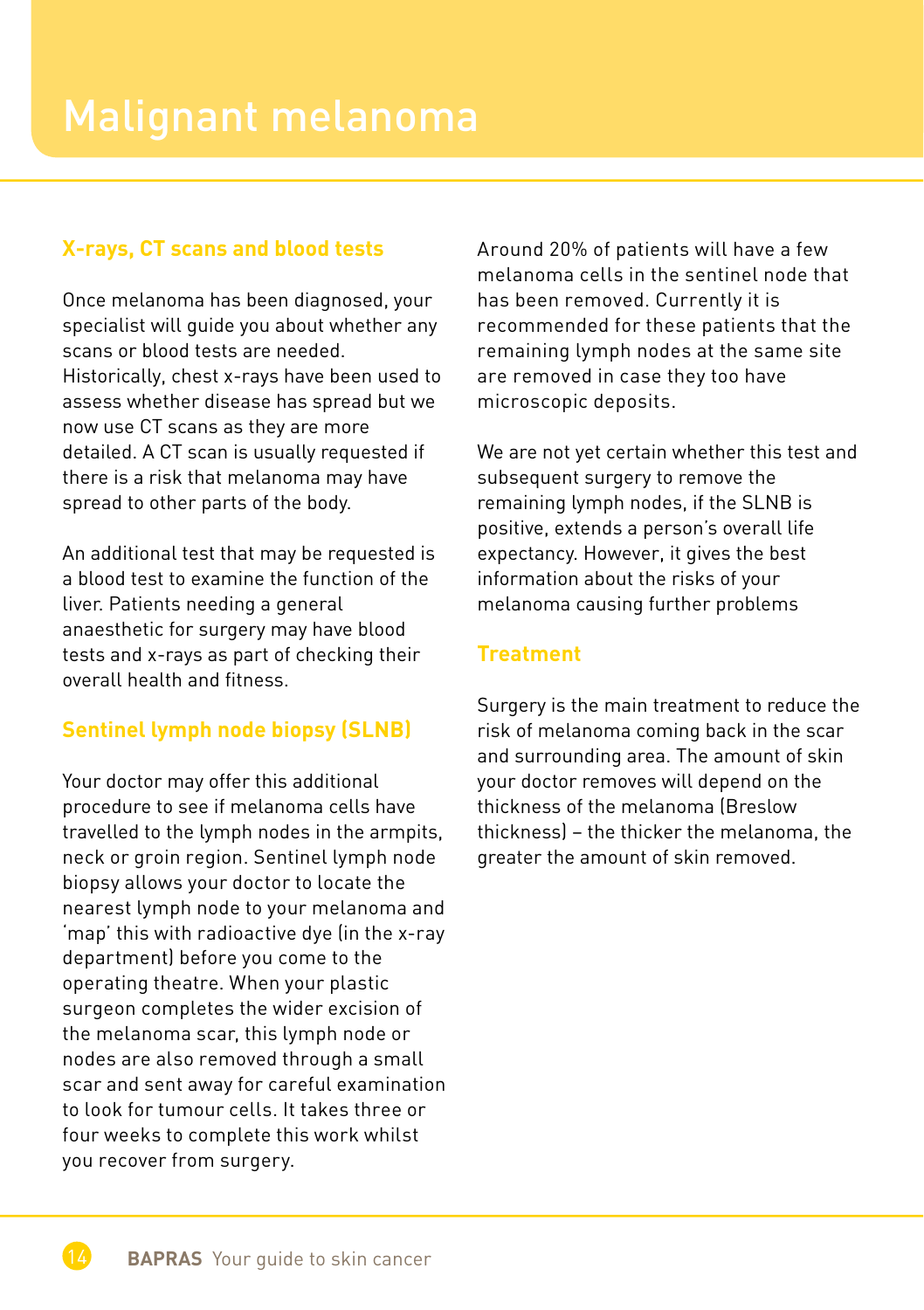UK guidelines give the recommended excision margins:

| <b>In Situ</b>                              | 5mm margin/<br>all removed |
|---------------------------------------------|----------------------------|
| Melanoma less than<br>1 <sub>mm</sub> thick | 1 <sub>cm</sub> margin     |
| Melanoma 1mm to<br>2 <sub>mm</sub> thick    | 1 to 2cm margin            |
| Melanoma 2mm to<br>4mm thick                | 2 to 3cm margin            |
| Melanoma greater than<br>4mm thick          | 3cm margin                 |

Sometimes it is not possible to obtain the recommended margins if the melanoma is in a difficult site (eg the face or fingers) but your surgeon will try to obtain the maximum margin possible, and rebuild the defect with a variety of methods (see Surgery and Reconstruction section of this handbook).

### **Topical therapies**

There are currently no approved topical therapies to treat melanoma

### **Radiotherapy**

The use of radiotherapy or "x-ray treatment" is usually a second line therapy after surgery to the lymph glands if a tumour was very big, or to try and control disease in parts of the body where surgery may not be possible (such as the brain).

The use of radiotherapy is occasionally required after surgery to lymph glands in the neck, but less so if the glands have been removed from the axilla or groin.

### **Chemotherapy**

Chemotherapy for melanoma is a rapidly developing area for the treatment of melanoma, as better drugs are being developed. At present, chemotherapy is used for those patients who have advanced disease that cannot be treated by surgery, although there are some trials using new medicines early on for patients with high risk disease. Your specialist will guide you as to whether this applies to you.

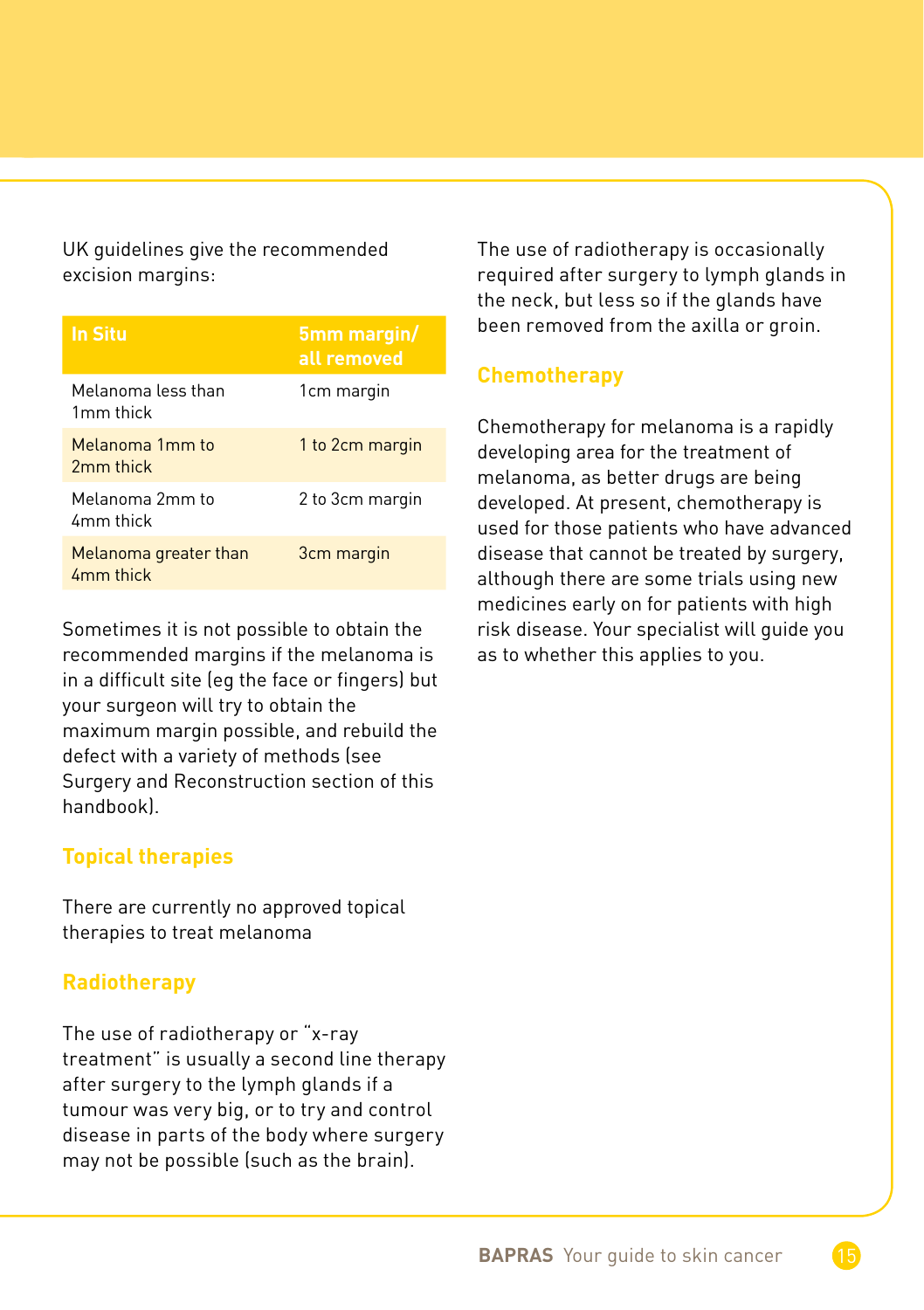Your surgeon will have two main objectives in managing your skin cancer: firstly to remove the tumour with an appropriate margin of safety and secondarily to 'fill the hole' with a good aesthetic reconstruction.

The complexity and the ease with which this can be achieved depends upon the size and site of the defect and and other medical conditions the patient may have.

Your surgeon will guide you about the choices to rebuild a wound following tumour removal. They will explain the risks and complications of surgery, what to expect and the recovery time. Surgeons choose from a variety of different techniques to give the best reconstruction – one that works well and looks good.

### **Reconstructive options**

### *1. Healing by secondary intention*

This is the simplest approach following excision of a skin tumour. Dressings are used if the wound created is small and/or relatively superficial. Other factors include how well the patient is – they may not be well enough for anything more complex. The main advantage of this approach is its simplicity but does require extended time for dressings. Some sites of the body heal very well by this approach, eg the forehead and inner aspect of the eye.

### *2. Direct closure*

Suturing the wound is the next easiest approach providing there is enough skin to allow the wound to be pulled together with stitches. Your surgeon will try, if possible, to blend your resulting scar into your skin folds to make it look as natural as possible. The main advantage of a direct closure is that the wound will heal quickly whilst keeping the scar length as short as possible.

### *3. Skin grafting (SG)*

Skin grafts can be used if the wound cannot be sutured and involves 'borrowing' or harvesting skin from one part of the body to rebuild a wound in another. Skin grafts are either thin 'split thickness' (STSG) or thicker 'full thickness' (FTSG). Skin grafts need to pick up a new blood supply at the site of reconstruction and will only work if there is a good blood supply at the base of the wound.

Therefore, some sites are not appropriate for a skin graft, such as bare bone, or foreign materials.

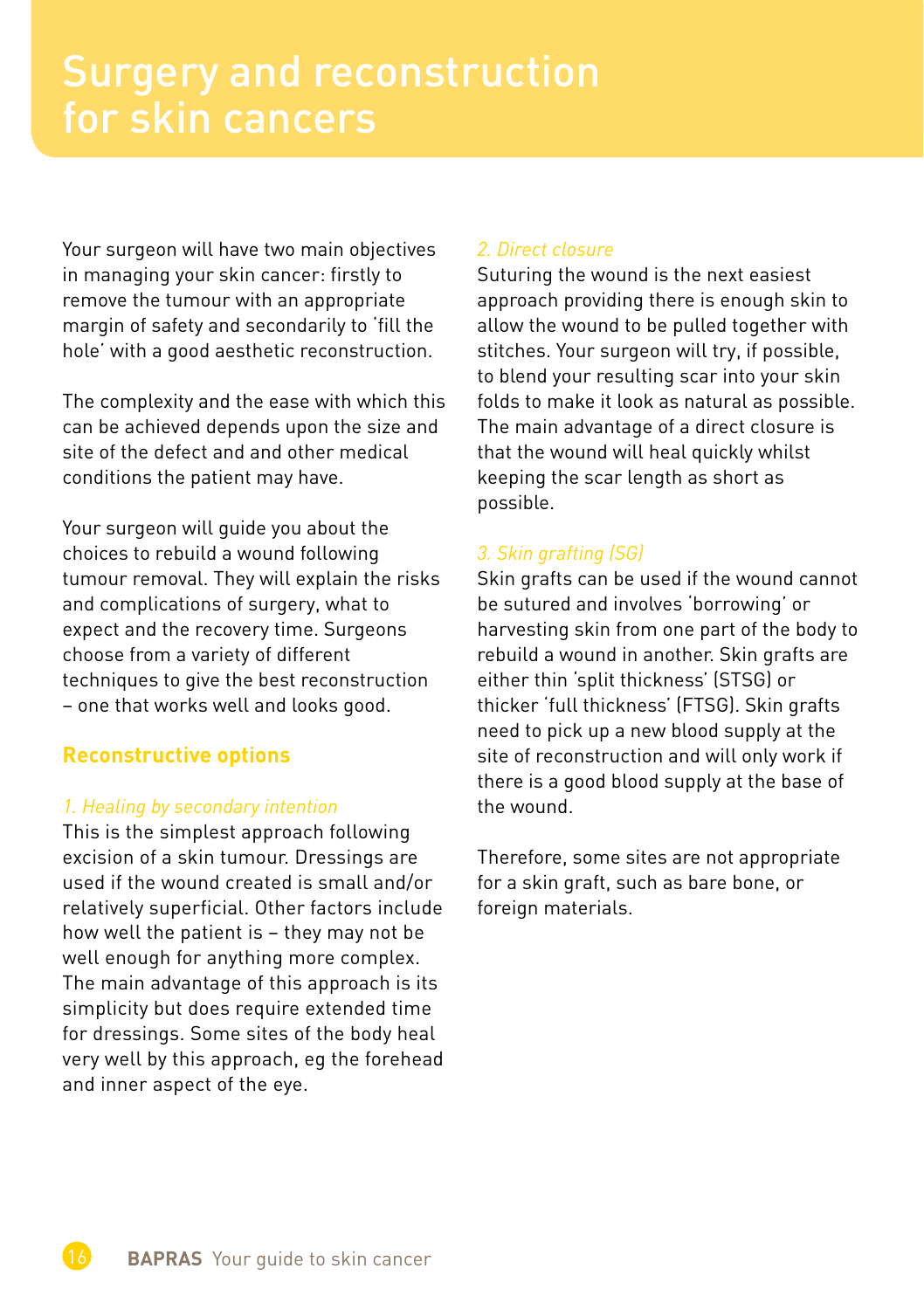### **Split thickness skin grafts (STSGs)**

Split thickness skin grafts consist of shaving a thin layer of skin, usually tissuepaper thick, from a site which will usually heal well, such as the thigh, buttocks or calf. This 'donor site' will require a dressing and is usually healed by two to three weeks (much like a graze). The area will remain pink for some months afterwards but usually fades eventually to a barely perceptible scar.



SCC on a leg



Area to be removed is measured and A mature skin graft on the scalp marked

Your surgeon may put small holes into the graft to help the skin graft to survive. After the graft is secured to the wound, a dressing is applied to hold the graft in place to help healing. The donor site where the graft has been taken is also dressed. After five to seven days, the skin graft will be checked to see if it is healing. The donor site is left for longer, usually two to three weeks, to fully heal.



Following removal of the tumour, a split skin graft has been sutured into place



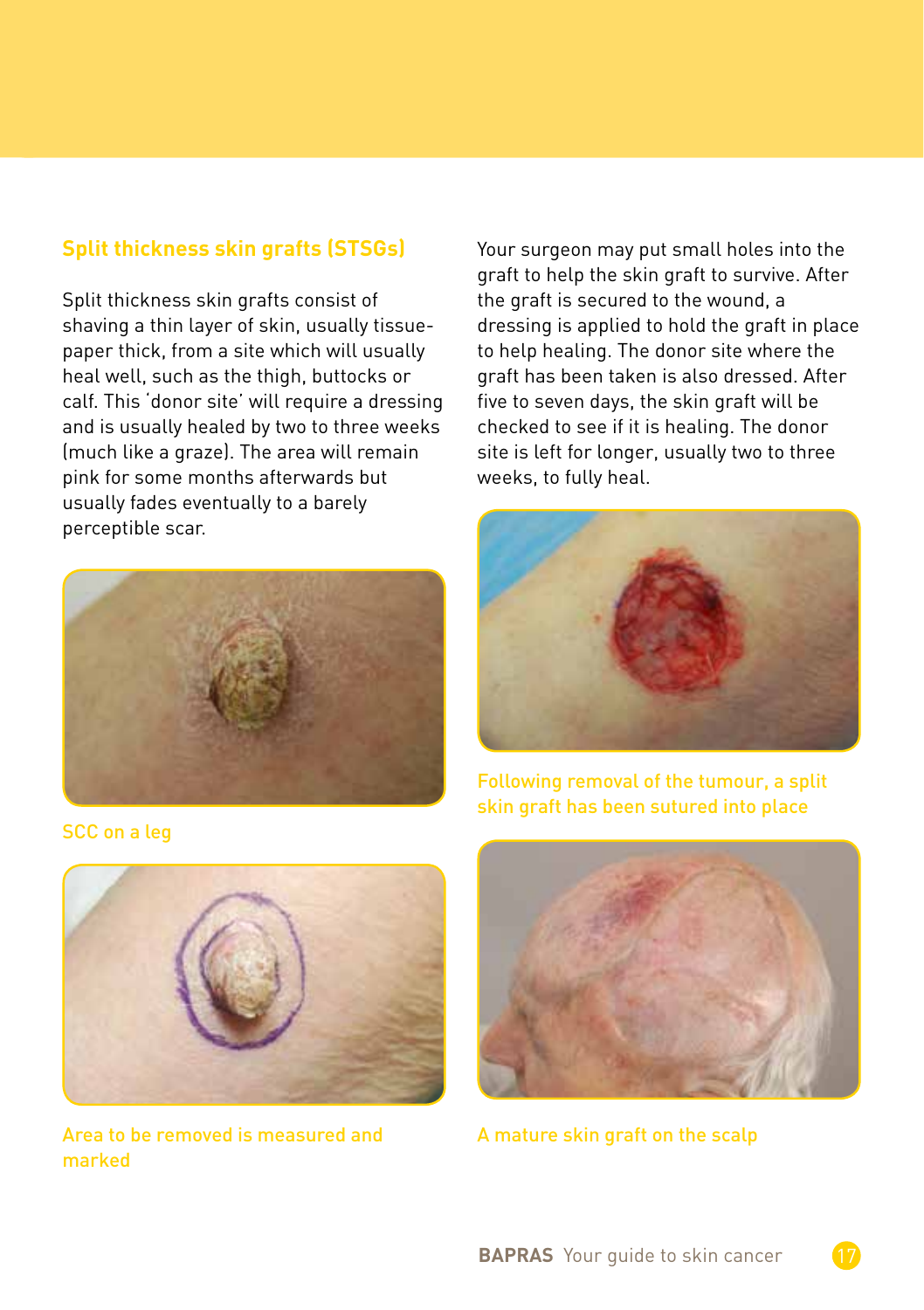### **Full thickness skin grafts (FTSG)**

Full thickness skin grafts differ from split thickness skin grafts in that the full thickness of the skin is removed rather than a shaving. The donor site is directly closed and not left as a surgical graze as in the split thickness skin graft approach. Typical sites of the body used for harvesting a full thickness skin graft include the neck, behind the ear, the upper arm, and the groin. A FTSG finds it harder to pick up a new blood supply, because it is thicker and so it is even more important to leave the dressing intact until it is removed by the surgical team, five to seven days later.



A mature full thickness skin graft on the nose

### **Composite grafts**

Composite grafts are more complicated grafts that contain more than one tissue type and are often used to reconstruct difficult areas around the nose or eyelid. These types of grafts can take longer to heal.

### **Local flap reconstruction**

A 'flap' brings with it its own blood supply and so does not rely on the wound bed for a blood supply to heal like a skin graft does. Flaps give a good colour match and fill a wound well. Local flaps use skin from next to the wound, and move it into place. There are lots of types of local flaps named after their shape or type of blood supply. The vast array of flaps that have been developed over the years of plastic surgery is exhaustive and beyond the scope of this handbook, so only some of the more common flaps are described here. Many of these flaps can be performed under a local anaesthetic. Your surgeon will guide you about what will work best for you.

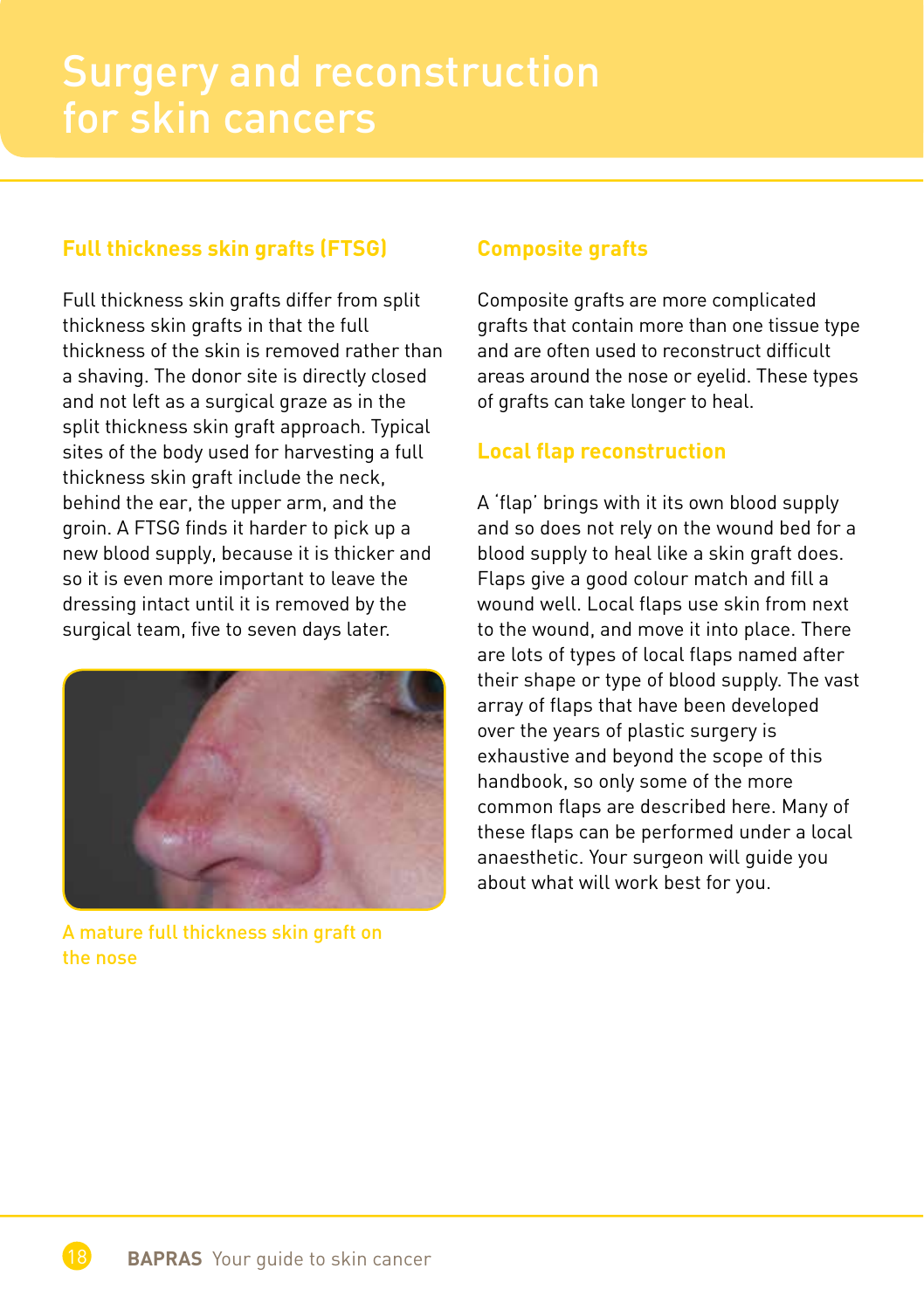### **The transposition flap**

This flap is often used on the head and neck region and its name is based on the fact that the flap of skin used to rebuild the wound approximates a rhomboid shape. Your surgeon will design the flap, to make use of adjacent spare tissue to fill the defect, whilst trying to arrange the scars to blend into the normal creases and lines of the face.



The lesion is marked out and the flap designed ready to rebuild the wound



Immediate postoperative appearance

### **The keystone flap**

This flap is useful for closing wounds on the arms and legs.



The lesion is marked out and the flap designed ready to rebuild the wound



Immediate postoperative appearance

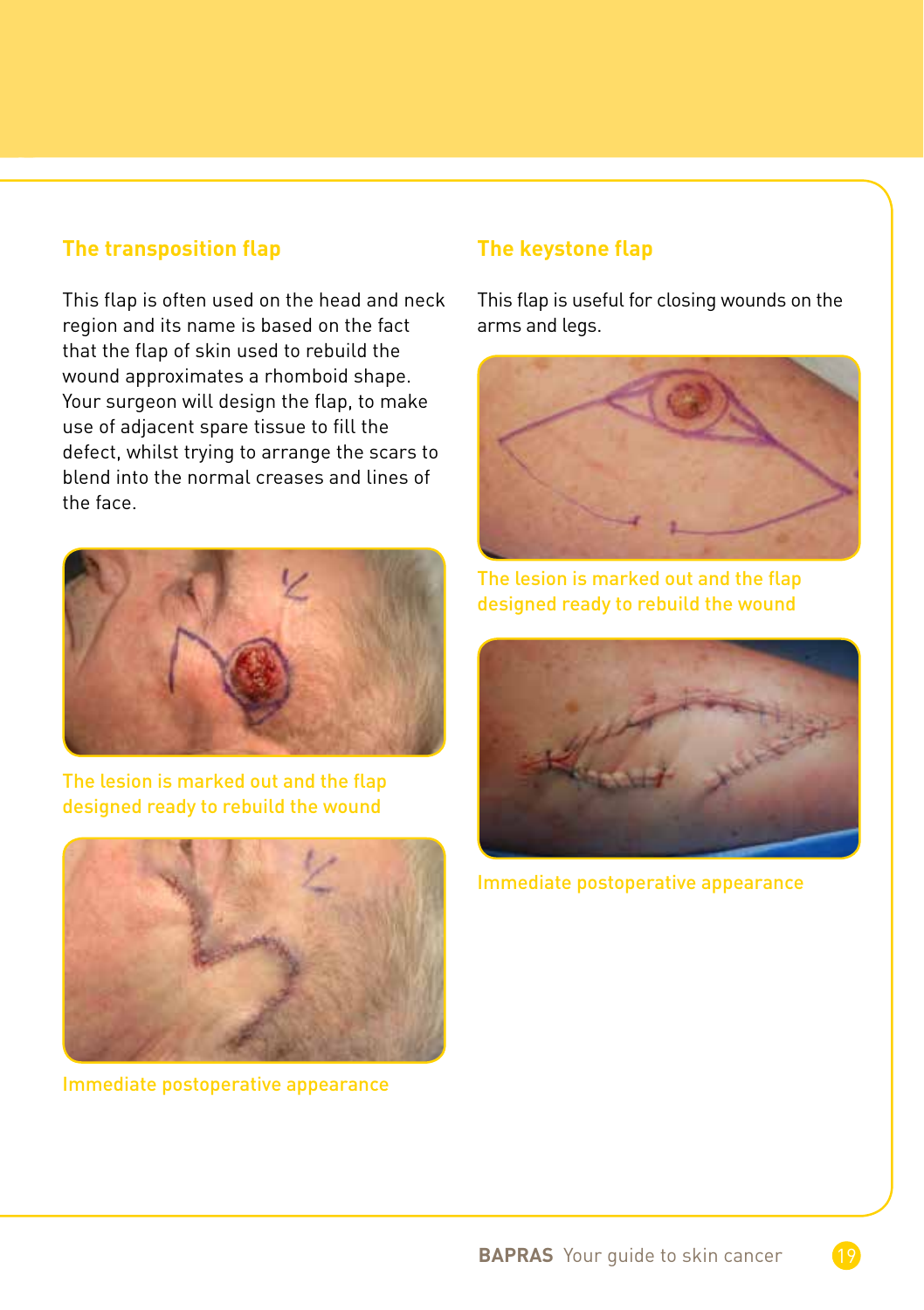## Surgery and reconstruction

### **The V-Y advancement flap**

This flap is also used for closing a wound on the face, but can also be used on other parts of the body. It is called a V-Y flap because the flap is developed as a 'V' shape and after it is advanced forward to close the wound by the surgeon it takes on a 'Y' shape. It is particularly useful for defects along the side of the nose.



This flap has been moved to rebuild a wound on the upper lip – immediate postoperative appearance



V-Y advancement – flap after three months

### **Flaps from further away – regional flap, free flap**

Occasionally, it is necessary for the surgeon to perform a more complicated reconstruction operation, owing to the size of the wound following tumour removal or a lack of other simpler options. Regional flaps come from further away from the wound and can bring with them other tissues such as muscle if needed.

Occasionally your surgeon will advise you that a 'free flap' is needed to rebuild a wound. This is a more complex operation and involves raising a large area of tissue with its own blood vessels, before completely freeing it to move it to the wound. The isolated blood vessels are then reconnected to the nearby blood vessels to carry blood into and out of the flap. This operation can take a number of hours to complete and patients are watched very closely for the first few days to ensure all goes smoothly.

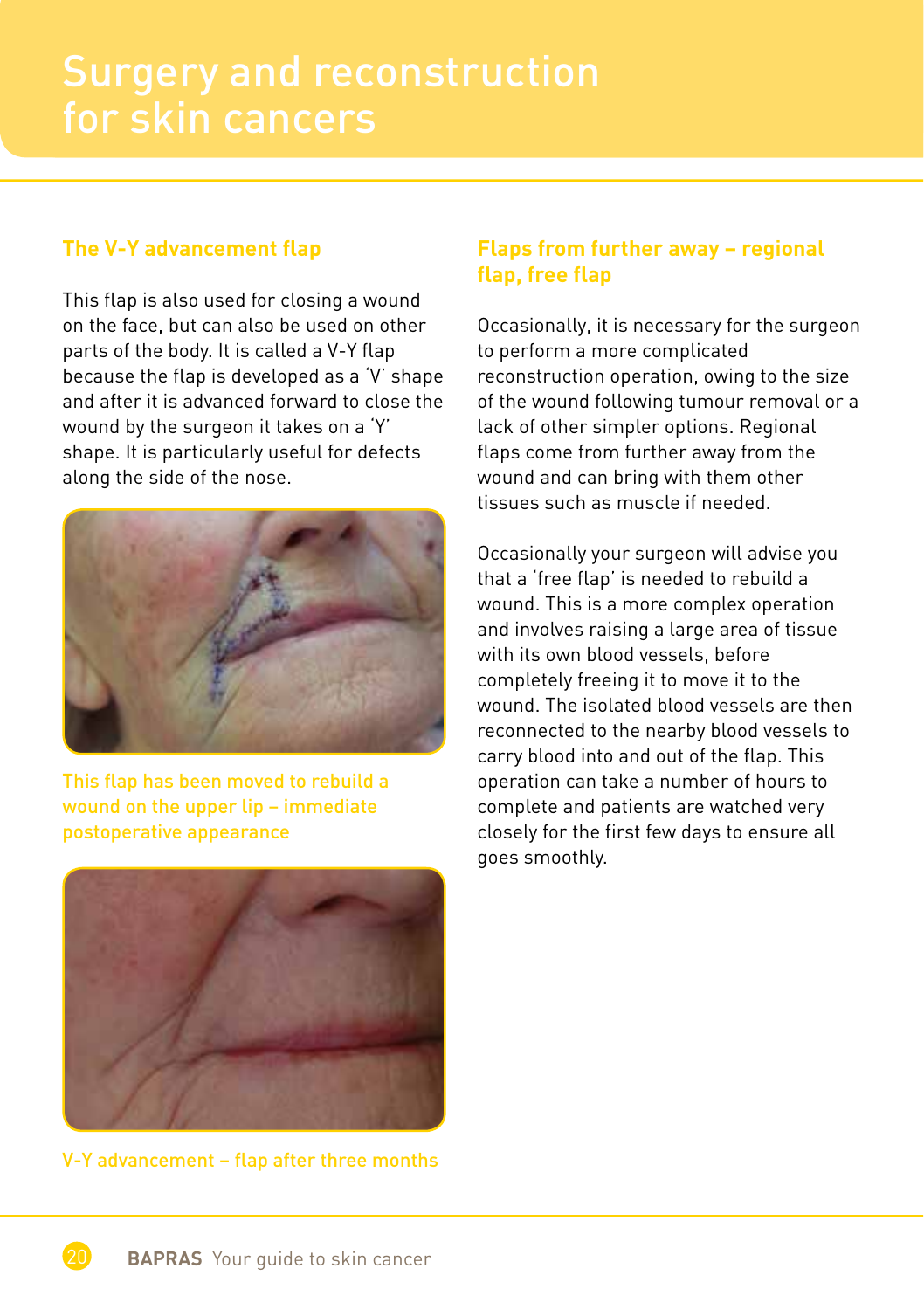Disease from certain tumours such as melanoma or SCC can sometimes spread to nearby lymph nodes. This can be found as a lump you and your doctor can feel, or maybe found as tiny deposits of tumour as is found in sentinel lymph node biopsy. The main areas for nodes are in the neck, the armpit and the groin. There are also lymph nodes inside the body. If a lump can be felt, diagnosis is made by sampling cells with a needle test (fine needle aspiration – FNA) or by removing one of the nodes to check it in detail. If tumour cells are found in the lymph nodes you will have a scan to look at the whole body, and plans will be made to remove all the remaining glands in the area.

This is a significant operation with consequences your surgeon will explain. You will need to stay in hospital for a number of days following surgery to make sure you are recovering well. There will be a tube (drain) under the skin to draw off the excess fluid that builds up in the area. This can be needed for up to two weeks. In some hospitals patients can go home with a drain in place having been taught how to look after it. Almost half of patients will get swelling of the limbs following this surgery, and for some it is long lasting (lymphoedema). Whilst lymphodema cannot currently be cured, it can be managed. There are many options for help and support available.

### **Post surgery care**

Your surgeons and nurses will explain how to care for your wound after surgery, what rest you need, and when to have stitches removed if necessary.

You can improve your outcome by following some simple advice:

- Follow all the instructions carefully, and ask if you are not sure.
- Avoid smoking as it can stop wounds healing properly.
- Listen to your body you will know if you are doing too much and things become painful or swell.
- If in doubt seek advice early.



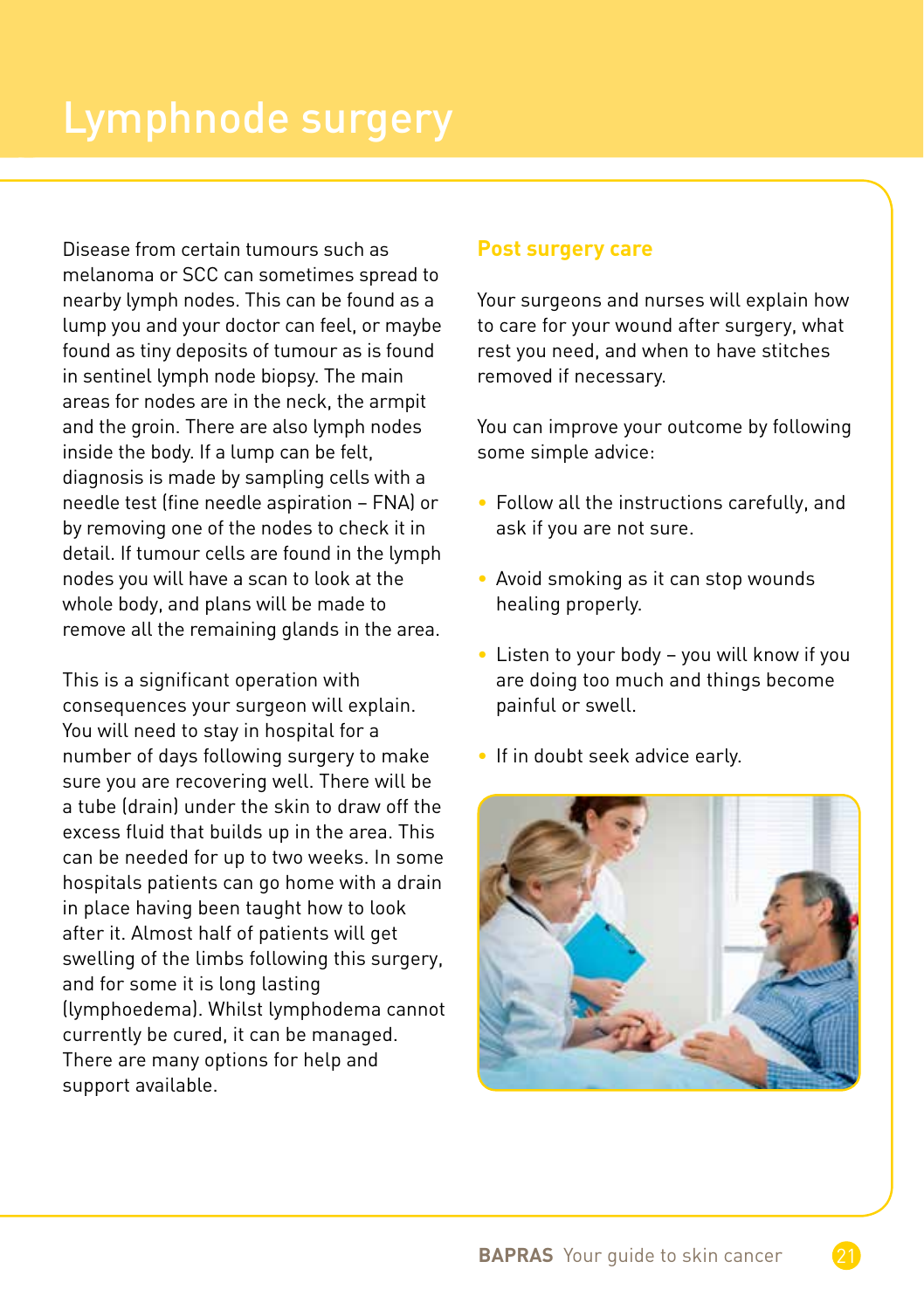Patients are followed up depending on what type of skin cancer they have, and how extensive the tumour has been.

### **Basal cell carcinoma**

Once a basal cell carcinoma has been completely removed, patients can usually be discharged with advice about sun safety, and what to look out for in the future. Sometimes, if the margin of safety has been reported to your doctor as being narrow, they will discuss with you about either taking some more skin away, or following you for a longer period of time to monitor the area for signs of the tumour coming back.

### **Squamous cell carcinoma**

Your doctor will tell you what type of squamous cell carcinoma you have had removed. Patients who have had a 'well differentiated' SCC only need to be followed up for a short period of time as there is a low risk of these returning if they have been removed with a suitable margin of safety.

If it is 'moderately' or 'poorly differentiated', you will be followed for a few years. At each visit your doctor will check the area of your body where the tumour was removed from, as well as examining the nearest lymph glands to check for any sign of tumour cells having spread and formed a lump that can be felt in clinic. If a lump is found, cells can be sampled in the clinic and checked to see if they relate to your skin cancer.

### **Melanoma**

Following removal of a melanoma, patients are followed up for a suitable period depending on the thickness of their tumour. There are three main reasons you should come back to clinic for your appointments. Firstly to see if your original melanoma has come back, scondly to check for any new lesions or lumps, and thirdly to answer your questions and concerns.

| Stage /<br>melanoma type | <b>Follow up</b>                                                             |
|--------------------------|------------------------------------------------------------------------------|
| Melanoma in situ         | One visit to specialist<br>doctor                                            |
| Stage IA                 | 2-4 visits for 1 year                                                        |
| Stage IB - IIC           | 3-monthly visits for 3 years<br>then 6-monthly visits for<br>another 2 years |
| Stage IIIA-IV            | As above, and yearly visits<br>from 5 to 10 years                            |

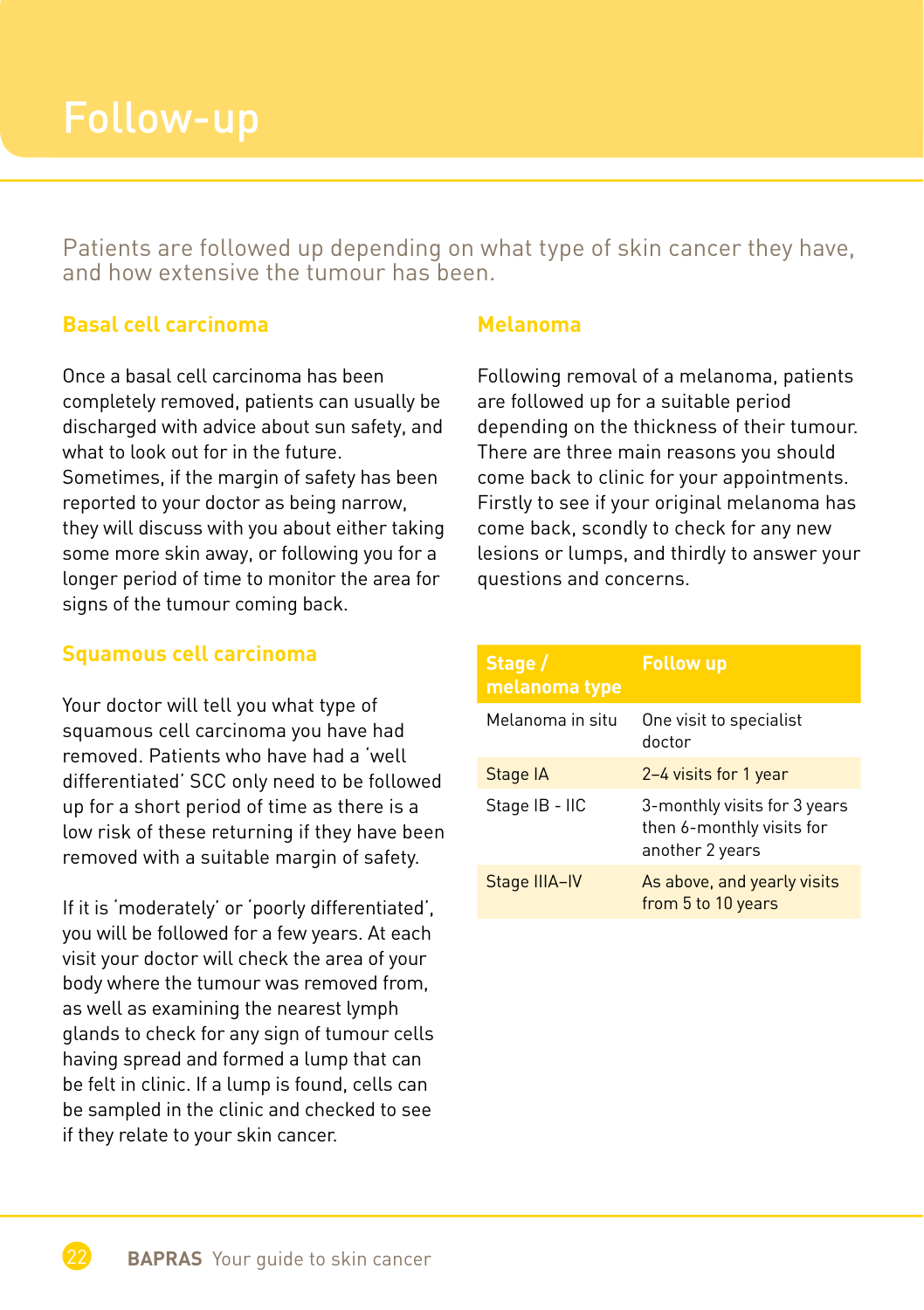### **Sun safety**

It is important that, following the diagnosis of any skin cancer, patients think about their attitude to sunshine. It is essential to avoid sun damage, but this does not mean avoiding the sun altogether. Sunshine is important to make the vitamin D to prevent weak bones.

Sun damage can happen even if it is not a very sunny day, and can occur when you are not lying in the sun, but doing other things such as gardening or other outdoor leisure activities. Remember, the sun in other parts of the world, especially closer to the equator, can be even stronger and extra care is needed on holiday or when travelling.

### **Supplements**

We are not entirely sure how much vitamin D we all need. Most of our vitamin D comes from the sunshine we see in the summer and we make enough to last us through the winter. There are some groups of people who may have lower than normal levels. Pregnant or breastfeeding women, children aged six months to five years, older people and those at risk of not seeing enough sunshine, such as our skin cancer patients. The government recommends a vitamin D supplement for these groups and your local pharmacist can advise you about which supplement is right for you. Remember, sunbeds are NOT a good way to top up your vitamin D levels!

### **Sun Safety Advice**

- Use at least factor 30 (SPF30) on sun exposed areas, and factor 50 (SPF50) if you have a scar exposed. Make sure it has good UVA protection.
- Re-apply sun cream regularly following the guidance on the bottle.
- Seek shade during the hottest part of the day (11am until 3pm).
- Wear a t-shirt, hat and sunglasses.

### **Self-examination**

Following treatment for skin cancer, it can be an anxious time returning for follow-up visits in case your doctor finds something abnormal. It is important that you are part of your follow up by self-examining once a month for any new lumps or swellings, and in the case of squamous cell carcinoma or melanoma, for any lumps in the nearest lymph glands. Your doctor and/or skin cancer nurse will explain how to look after yourself following your surgery and what to look out for should your skin cancer recur. If you are concerned that your skin cancer may have come back you should contact your skin cancer team soon rather than waiting for your next outpatient review.

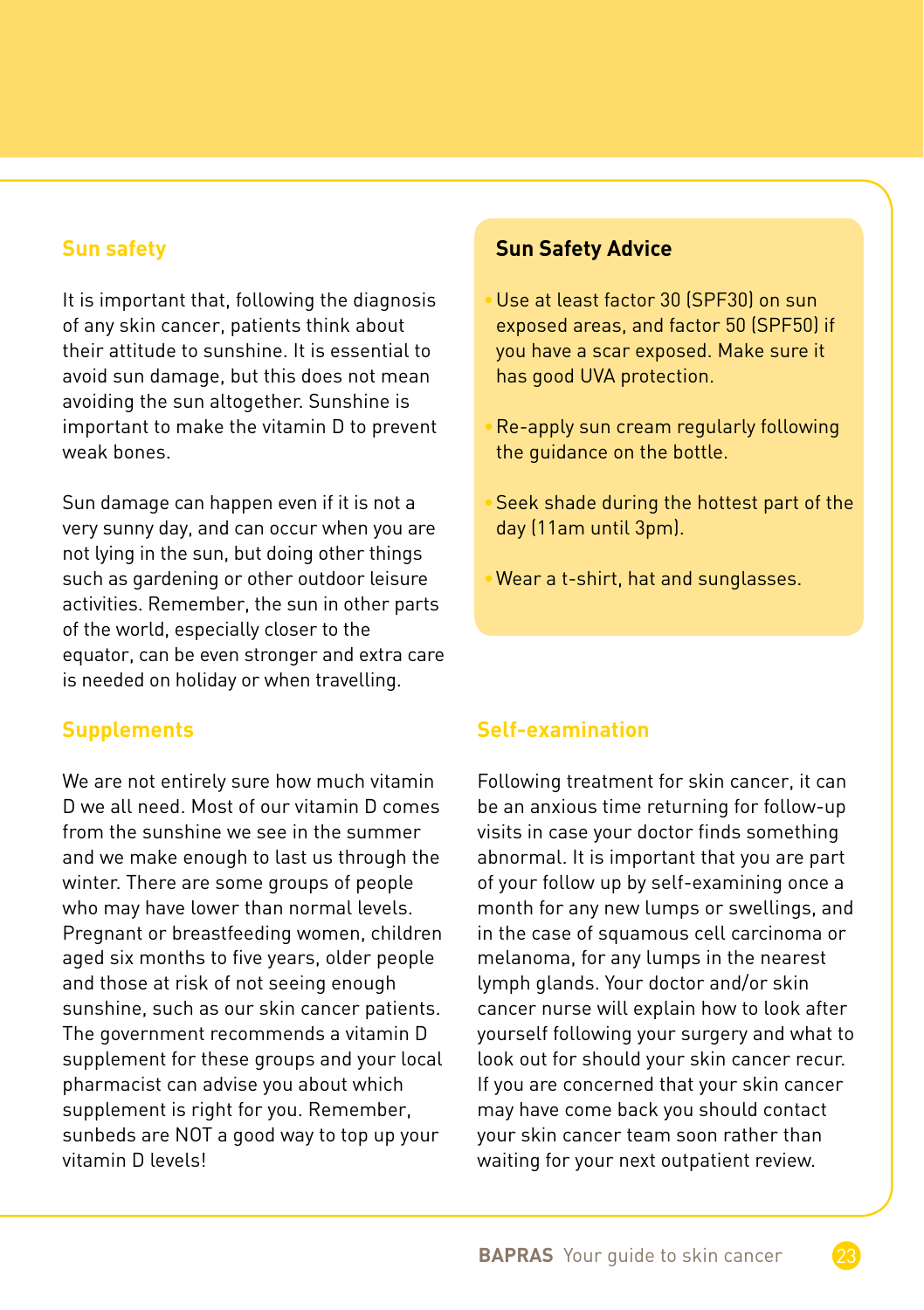### **Cancer trials**

Your doctors and cancer scientists continue to find ways to better treat people with skin cancer. Whenever a new discovery is made, it needs to be carefully tested to understand if it is better than the current treatments. There are trials of new medicine opening all the time and your doctors and nurses will advise you if there is a trial that may be suitable for you.

You will be guided through what the trial is about, whether you need any extra tests and how much time you will need to commit. It is entirely up to you if you want to take part, and importantly, saying 'no thank you' does not change your treatment in any way.

### **Support for patients**

A diagnosis of skin cancer can be very worrying for you and your familybut there is lots of support out there for patients and their families. There can be anxiety around visits to the doctor, looking different following surgery, managing financial pressures and talking about how you feel. Talk to your doctors, nurses or GP and they can guide you.

Specialist nurses, counselors and clinical psychologists are affiliated to our skin cancer multi-disciplinary teams and many patients find support from these groups very helpful in dealing with new diagnoses, treatment and future plans and support of dependent family.

### **Helpful links**

- Cancer Research UK www.cancerresearchuk.org/cancerhelp/#
- Macmillan www.macmillan.org.uk/ Cancerinformation/Cancertypes/Skin/ Skincancer.aspx
- British Association of Dermatologists www.bad.org.uk/desktopDefault. aspx?TabId=574
- Melanoma Focus http://melanomafocus.com/informationportal/what-is-melanoma/
- Public Health England, Skin Cancer Hub www.swpho.nhs.uk/skincancerhub/
- Lymphoedema Support Network www.lymphoedema.org

### • Veterans UK

If you have served with the armed forces (including the Merchant Navy) and developed skin cancer as a result of your time in service, you may be eligible for compensation. www.veterans-uk.info/